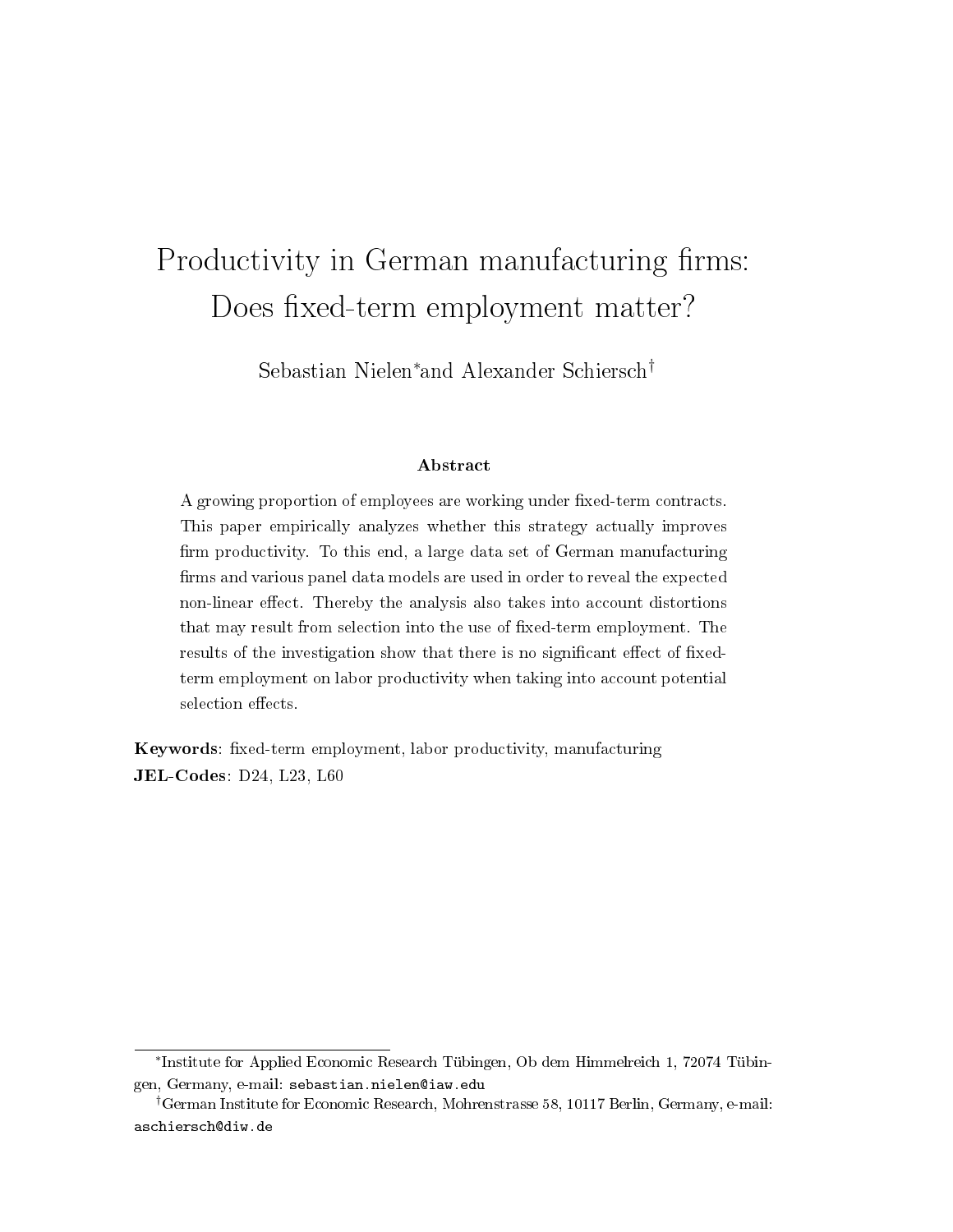# 1 Introduction

The importance of fixed-term employment in Germany is constantly increasing. The share of fixed-term contracts for new hires increased from around 30 percent in 2000 to about 45 percent in 2010 (IAB, 2011). Although approximately 50 percent of all fixed-term contracts end with transfers into permanent contracts, the proportion of fixed-term workers in Germany is constantly increasing. In 2010 more than 9 percent of all employees required to contribute to social security in Germany are employed under a fixed-term contract. In 2000 this figure was only about 6 percent (Gundert & Hohendanner, 2011). The increasing importance of this type of employment raises the question of whether and how it affects firm performance.

Previous research on temporary work and fixed-term contracts identifies two principle reasons for using this instrument. Firstly, the instrument is used to increase the external flexibility of labor input. Hence, severance payments and the like are not necessary, since expiring contracts simply reduce the number of employees through attrition when demand declines. Second, fixed-term contracts can be used to screen for productive workers. Thus, by selecting the latter and offering them permanent contracts, the overall quality and productivity of the workforce should increase.

However, within the labor market and management literature, the disadvantages of temporary work are also revealed. Here, it is mainly the demotivating effect that temporary work can have on both, temporary and permanent workers, when this instrument is abused. Moreover, the firm specific human capital of temporary workers is lower than that of permanent workers and firms have little incentive to invest in the training of temporary workers.

Since there are opposing effects of temporary work, its overall effect on firm performance is unclear. Previous literature on this topic is rare. Using sector aggregates, Damiani and Pompei (2010) analyzes the effect of labor protection on Total Factor Productivity (TFP) growth in 18 European countries between 1995 and 2005. They also control for the effect of growth in temporary employment on TFP, finding a negative and significant relation. Also using sectoral data, Auer et al. (2005) analyze the effect of employment tenure on productivity in 13 European countries for the 1992 to 2002 period. Their results show that productivity increases with increasing job tenure, but decreases after thirteen years of job tenure. However, it follows for the case of fixed-term employees, that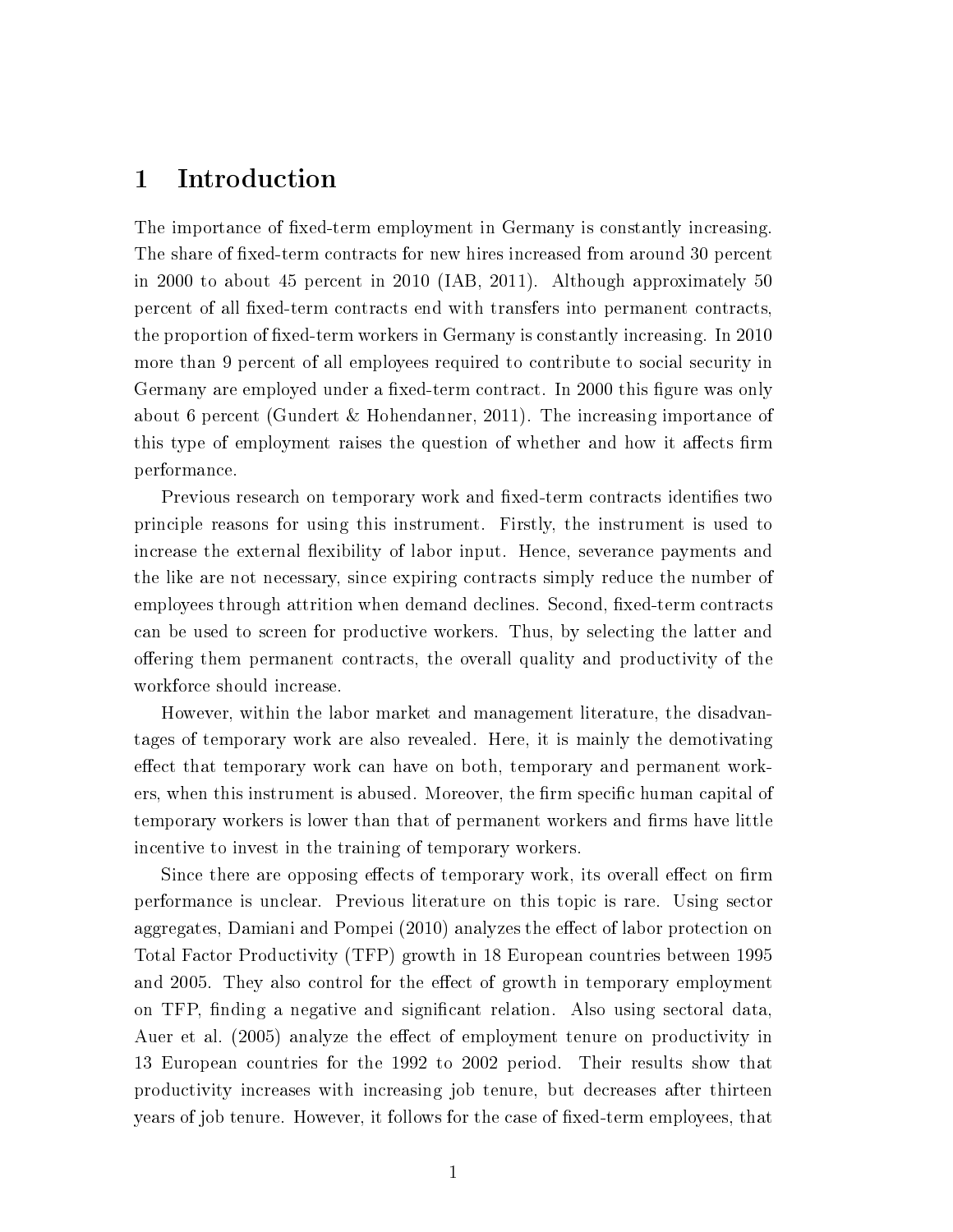firms with a lower share of fixed-term worker should have a higher productivity. Making use of Spanish sectoral data from 1987 to 2000 Ortega and Marchante  $(2010)$  report a negative effect of temporary contracts only in the manufacturing and energy sector. For the remaining sectors no effects are found.

At the micro level, Cappellari et al.  $(2012)$  use 13,000 firm level observations of all Italian sectors between 2004 and 2007 in order to analyze the effects of deregulation reforms of apprenticeship and fixed-term contract. They find a small negative, but only weakly significant, effect of the reforms of fixed-term employment on labor productivity and must, therefore, reject their hypothesis that reforms in the legislation of fixed-term increase labor productivity. However, this result is in line with the findings of the two previously mentioned studies. Finally, Kleinknecht et al.  $(2006)$  analyze the effect of fixed-term employment using 590 Dutch firm observations. They find no significant effect of the percentage of personnel on fixed-term contracts on sales growth. In order to check the robustness of this finding, they also split the dataset into firms with active  $R\&D$  and firms without active  $R\&D$ . Again, in both subgroups no effect of the use of fixed-term employment on sales growth was found. Hence, previous empirical results point toward a weakly negative relationship with the exception of Kleinknecht et al.  $(2006).$ 

This paper contributes to the literature by analyzing the effect of fixed-term employment on labor productivity for German manufacturing firms. In contrast to the aforementioned studies, we control for the inherent selection problem into using fixed-term contracts by means of the inverse Mills ratio, since some firms systematically do not use this instrument. Additionally, we apply dynamic panel data models to soften the assumption of strict exogeneity of explanatory variables.

The remainder of the paper is organized as follows. The subsequent section discusses related literature and derives the hypothesis. The data are introduced and first descriptive statistics are discussed in section three. The methods used in this study as well as the empirical strategy are introduced in section four along with the empirical analysis. Section five provides a concluding discussion.

# 2 Theoretical framework

In this section we present theoretical and empirical arguments to explain the relationship between the use of temporary employment and labor productivity.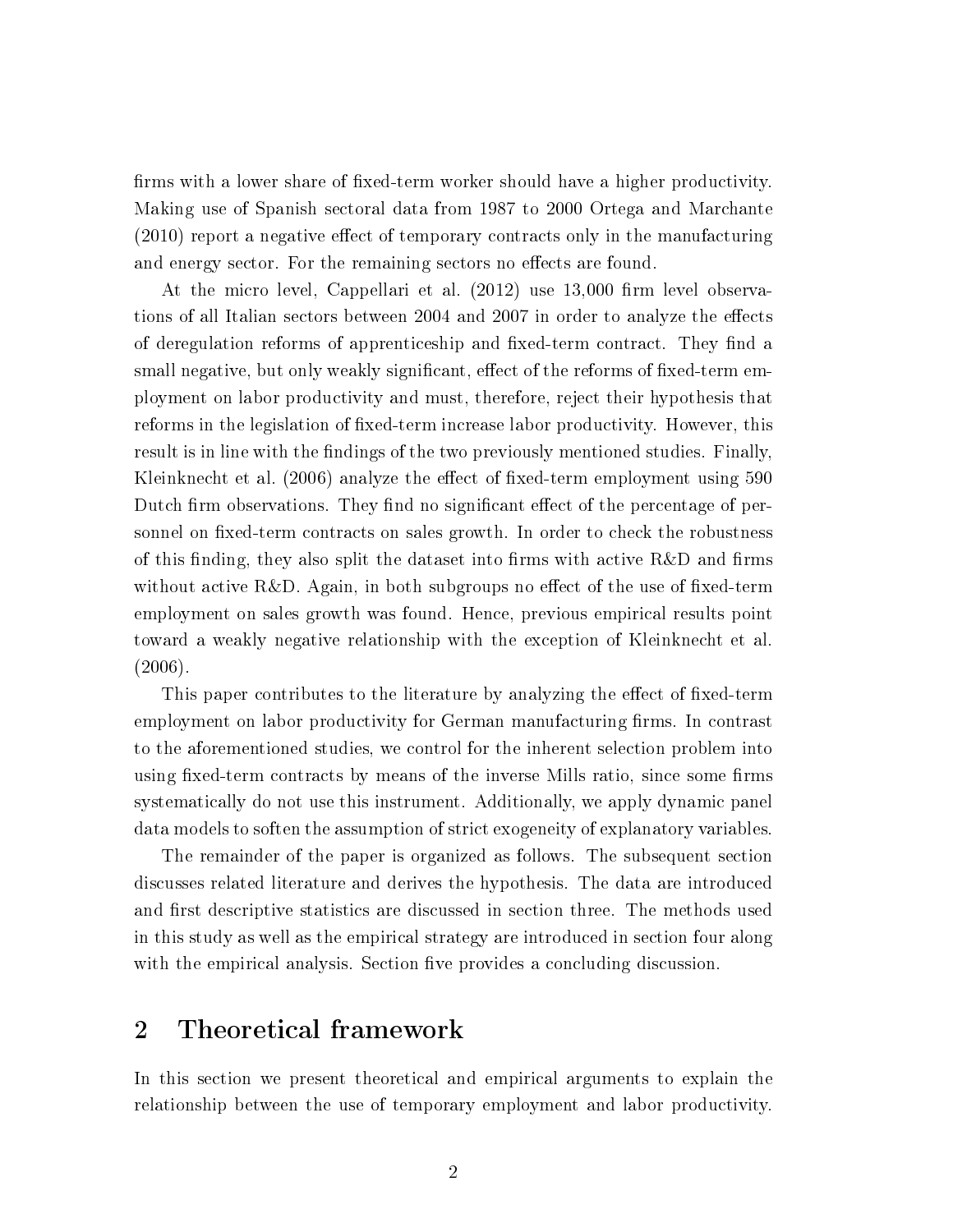Within the extensive labor market and management literature, we identify three main factors and how they affect labor productivity. The first one is temporary employment as a tool to adjust the employment to product demand fluctuations. The second one is the screening aspect of temporary employment and the last one argues via firm specific human capital. At the end of this section we discuss how the different aspects might jointly affect labor productivity and derive the hypothesis.

#### Temporary employment and demand fluctuations

In the case of demand fluctuation or a drop in demand, firms adjust all inputs accordingly. Yet, strict employment protection legislation (EPL) can "increase the cost of firing workers, thereby reducing the productivity threshold at which firms are willing to lay off worker" (Bassanini et al., 2009, p.358). Hence, one reason why firms use temporary employment is because doing so allows for adjusting labor input when demand fluctuates while avoiding termination costs. One theory in this respect was developed by Nunziata and Staffolani (2007). It suggests that an increase in the demand for more flexible forms of employment is driven by increasing redundancy costs and volatile product demands. This is in line with the model of Bentolila and Saint-Paul (1992), which suggests that the demand for temporary employment is driven by fluctuations in product demand.

These theoretical considerations are confirmed by the survey of Houseman (2001) on reasons for using temporary employment. In it, the adjustment on demand fluctuations is named as the most important reason for using temporary employment. In the empirical part of the study, Houseman  $(2001)$  find a signicant relationship between industry seasonality and the probability for using temporary work. Empirical evidence for the adjustment argument is also found by Vidal and Tigges (2009). Moreover, using data of establishments in Germany, Hagen (2003) reports that using fixed-term contracts increases the adjustment speed of work force to changes in product demand. Because the greater flexibility offered by fixed-term contracts helps to address changes in product demand, temporary work should have a positive effect on labor productivity. However, the effect of this instrument is limited because the termination of fixed-term workers without paying redundancy costs is only possible when the contract ends.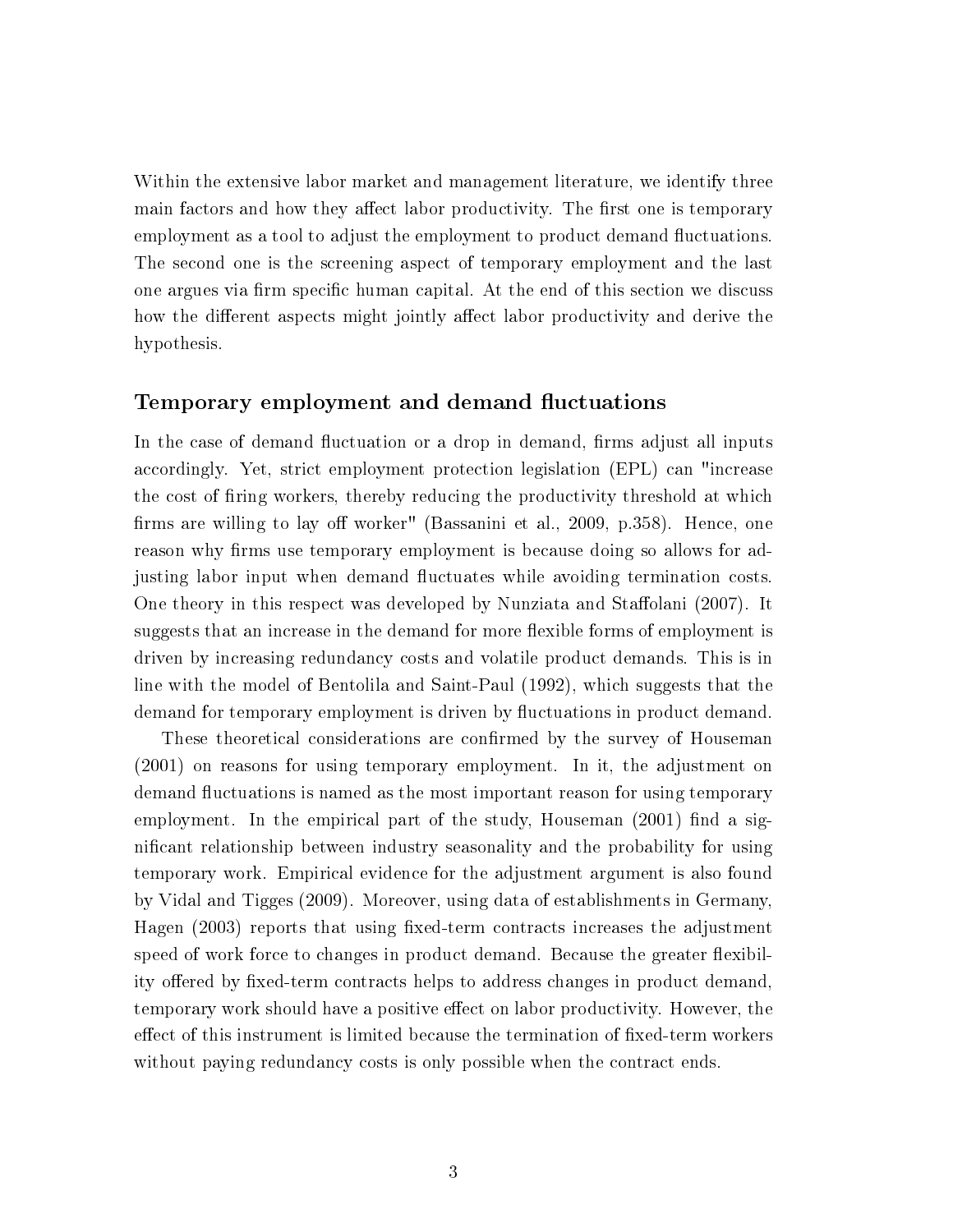### Temporary employment and screening

Another important aspect of fixed-term contracts is the fact that it can be used to screen for new productive workers or to substitute for core workers. According to principal agent theory, firms cannot observe the productivity of potential new employees before hiring them. Wang and Weiss (1998) provide a theoretical model in which firms use fixed-term contracts to screen new employees for a certain period. After the screening period the more productive employees will get open-ended contracts. This is congruent to the argument put forward by Lagos (2006). He argues that "economies with relatively high unemployment benefits will tend to exhibit relatively high levels of TFP" (Lagos, 2006, 992). The reason is that if workers reservation wages increase, labor markets become tighter, "which in turn increases worker's outside option and raises measured TFP" (Lagos, 2006, 992). The Total Factor Productivity (TFP) is rising because firms are no longer willing to accept low productivity and therefore are willing to hire only best matches and highly productive employees. One tool to find most productive workers is to use temporary employment for screening.

Using fixed-term contracts to screen potential new employees increases productivity in two ways. First, during the probation period the employee has an incentive to increase his/her effort in order to be offered an open-ended contract. This is confirmed by the findings of Engellandt and Riphahn (2005). They find that employees with a fixed-term contract have a higher probability to work unpaid overtime compared to employees with open-ended contracts. Moreover, Ichino and Riphahn (2005) show that job security after a probation period increases incentives for absenteeism. In turn, an increased probation period via temporary contracts might also serve as an incentive to be more productive. This is in line with the theoretical findings of Dolado and Stucchi (2008). Within their model they show that workers effort increases when the probability of getting a permanent contract increases. This positively affects TFP. However, they also point to other aspects of a high share of temporary workers that are not covered by the model but might have a negative effect on productivity (Dolado  $\&$  Stucchi, 2008). Second, offering open-ended contracts to only the most productive fixed-term contract employees will increase the productivity in the long run.

Empirical evidence for the screening argument is found by Gerfin et al. (2005) and Addison and Surfield (2009). Additionally results of Picchio (2008) show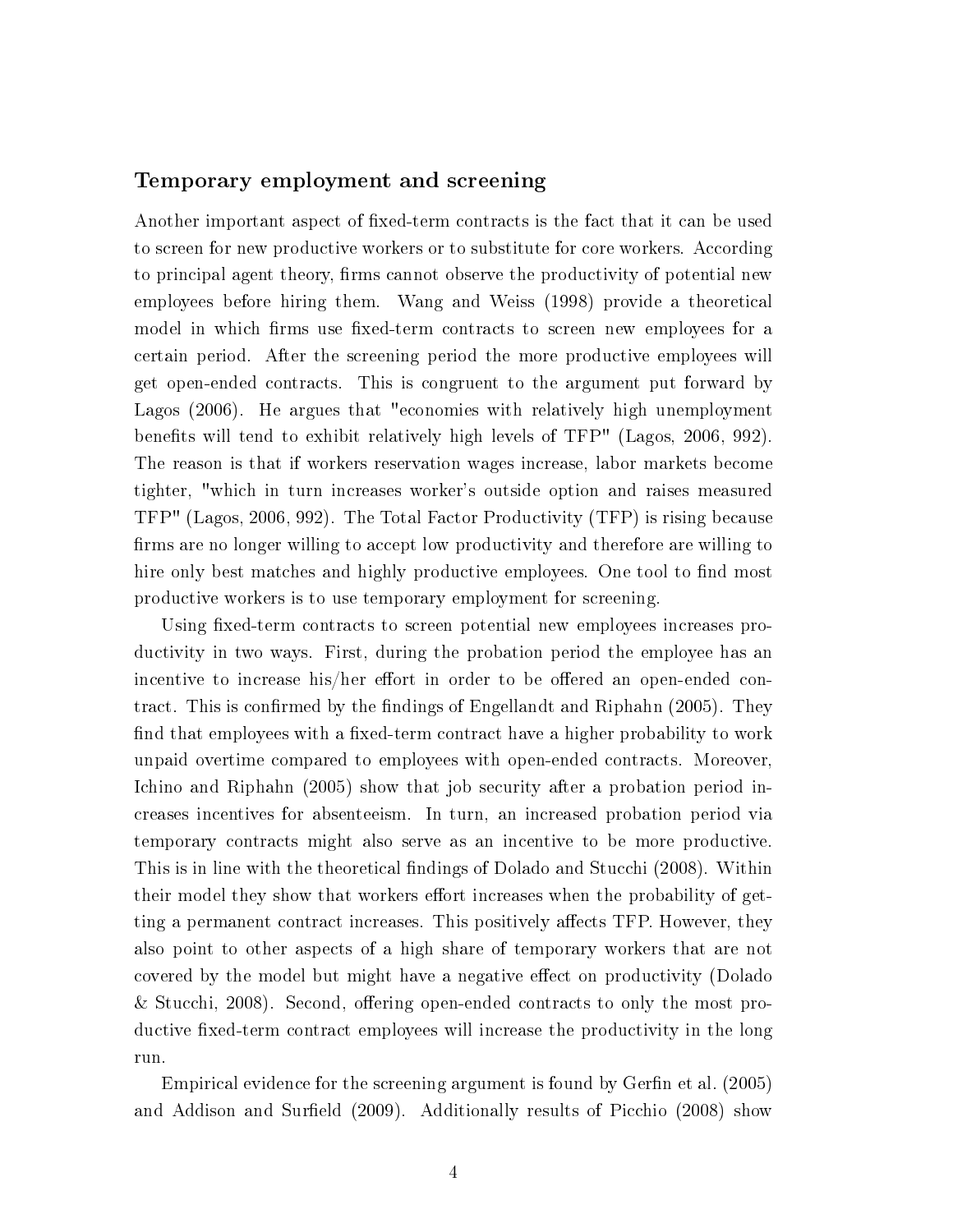that a fixed-term contract can help employees obtain an open ended contract later on. For Germany, empirical evidence for the screening argument is reported by Boockmann and Hagen (2008). Gash (2008) find empirical evidence for fixedterm contracts to be a bridge to an open-ended contract. Moreover, McGinnity et al. (2005) show that fixed-term contracts are often used as a tool to screen new employees during the transition from education to work in West Germany. Using data from the German Socio-Economic Panel, Mertens and McGinnity  $(2004)$  find, that about 40 percent of employees with a fixed-term contract have an open-ended contract one year later. Overall, empirical evidence for the use of temporary work as a sorting mechanism is given for Germany. However, in the case of Spain, where the labor market is highly segmented between temporary and permanent work, there is no evidence for the screening aspect of fixed-term employment (Amuedo-Dorantes, 2000). Thus, the effect also depends on the structure and permeability of the labor market.

As mentioned above, fixed-term employees can also be used to substitute core workforce. Yet, this strategy comes with negative effects since it could lead to decreased motivation of both, fixed-term and existing core employees (Vidal & Tigges, 2009). Decreasing motivation of employees with fixed-term contracts may result from lower job stability (Bergmann & Mertens, 2011), lower job satisfaction (Bryson, 2013) and lower wages (Mertens et al., 2007) compared to employees with permanent contracts. Lower motivation of core workers could be driven by decreasing trust in the commitment of the firm (George, 2003). Less motivation of both types of workers could then result in lower labor productivity (Brown & Sessions, 2005). This effect directly depends on the share of temporary workers on total work force of a firm. If the share of employees with fixed-term contracts is relatively high, employees fear a replacement strategy instead of screening and motivation may decrease (DeCuyper et al., 2008). Hence, with respect to screening and motivation, the effect of fixed-term workers on productivity depends on their share in total work force. On the one hand, a moderate use of fixed-term contracts should increase labor productivity due to the screening possibility and its positive motivational aspects. On the other hand, excessive use could negatively affect labor productivity because motivation of both types of workers decreases.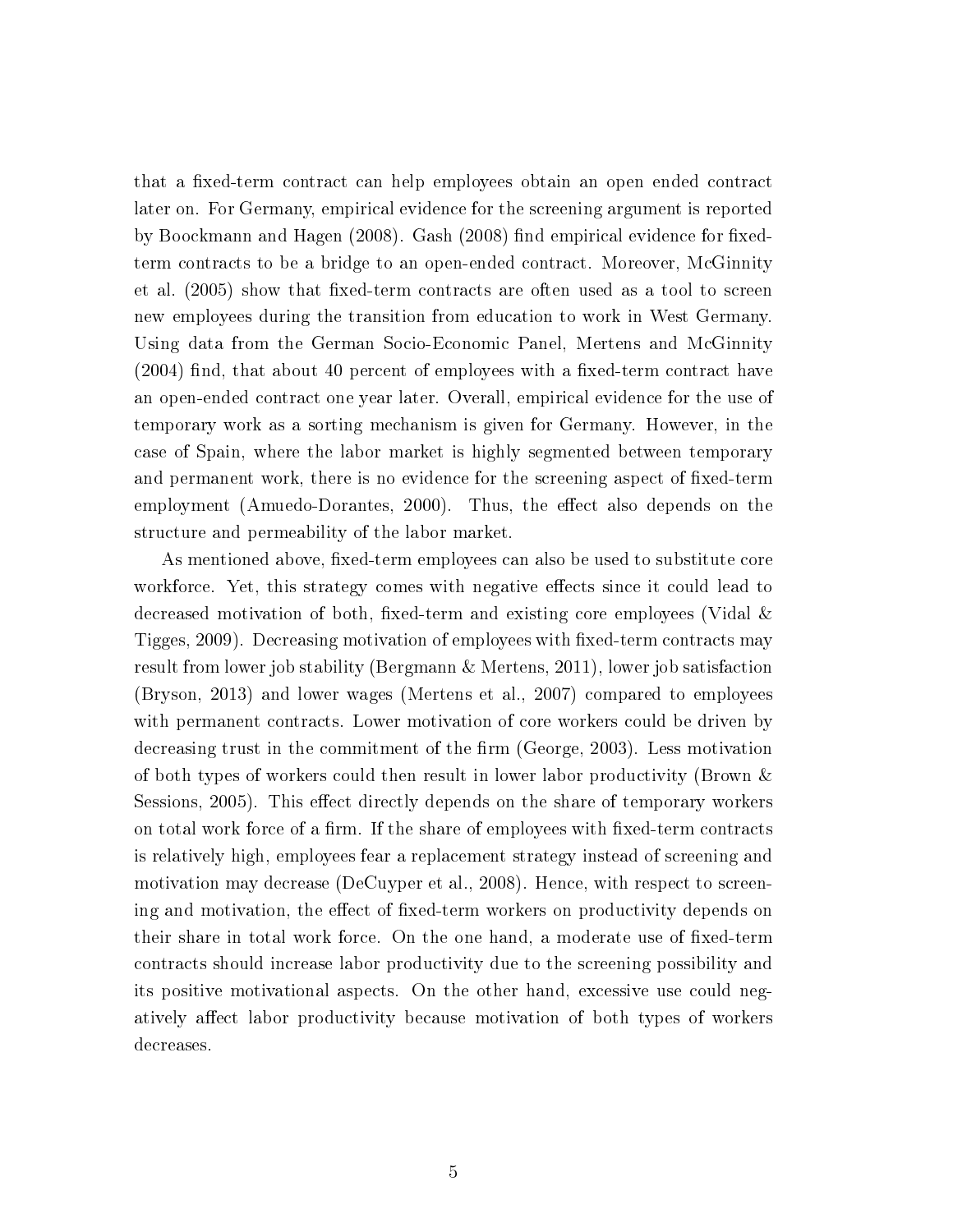### Temporary employment and human capital

A third aspect of fixed-term contracts is the positive link between productivity and firm specific human capital. Theory suggests that investments in firm specific human capital depend on labor market conditions. In an extension of his model on labor markets with search friction and firing costs, Wasmer (2006) analysis the incentives of firms to invest in human capital. Referring to Becker Becker  $(1964)$ , he implies that firms are willing to partly or fully subsidies training costs. In a perfectly free labor market firms do not gain. Yet, in a labor market with low turnover rates due strong EPL (e.g. high firing costs), as for instance the German labor market, "firms gain from fostering specific skills acquisition by gaining more productivity" (Wasmer, 2006, 821). However, investing in firm specific human capital becomes profitable in the long run. Hence, if the contract of employees ends after a relative short period, there is little incentive for firms to invest in the firm specific human capital of these employees. Therefore an increasing share of fixed-term contracts on total work force should go in line with decreasing investments in firm specific human capital.

Empirical evidence for a negative relationship between temporary work and investing in human capital is reported by Arulampalam et al. (2004). Also Booth et al.  $(2002)$  find that employees with temporary jobs receive less training than employees with open-ended contracts. Moreover, findings of Shire et al. (2009) suggest that firms offering further training tend to make use of long term contracts instead of temporary employment. The same is reported by Albert et al.  $(2005)$ . They find that firms that do not provide vocational training have higher shares of temporary worker compared to firms offering further training. Their results also show that given that a firm provides on the job training, employees with temporary contracts have a lower probability of receiving training compared to the ones with open-ended contracts. Yet, as shown by Zwick (2006) for the German case, on-the-job training enhances firm productivity. Moreover, employees receiving training are also more satisfied with their job and, therefore, have a higher job performance (Jones et al., 2009). Regarding the relationship of fixedterm employment and the incentive to invest in human capital, an increasing share of employees with temporary contracts reduces labor productivity due to lower investments in firm specific human capital.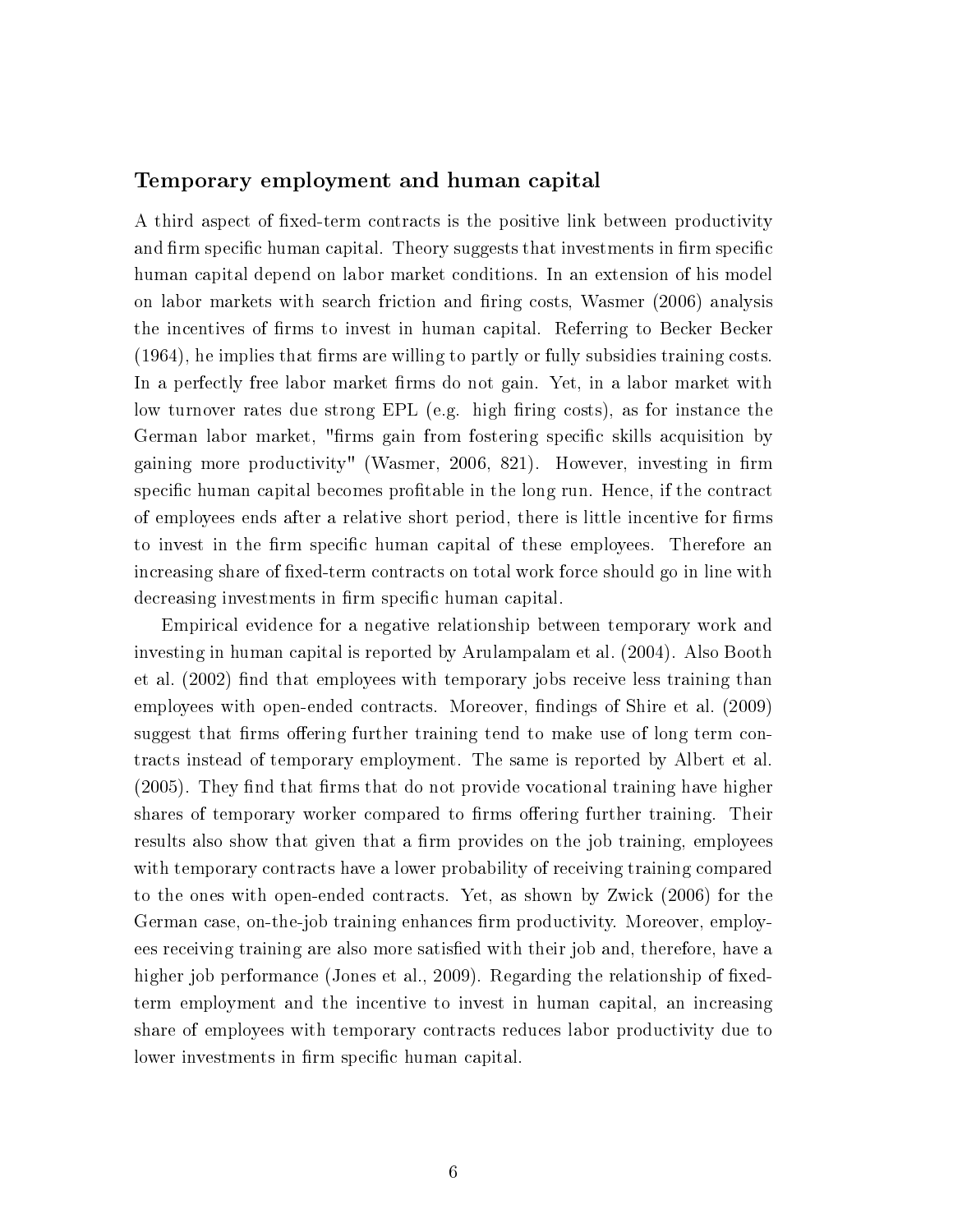### Temporary employment and labor productivity

Summing up, we find arguments for a positive as well as for a negative relationship between the share of fixed-term workers in an establishment and its productivity. First, regarding flexibility, using temporary employment should increase labor productivity via increasing flexibility in case of product demand changes. However, positive effects resulting from an increased flexibility are restricted because employees with a fixed-term contract can only be laid off without paying redundancy costs when the contract expires. Second, a moderate use of fixed-term employment to screen for productive employees should increase labor productivity. An extensive use in order to replace core workers with temporary ones may reduce labor productivity due to the decreased motivation of both types of employees. Third, an increasing share of fixed-term employees should be accompanied with decreasing labor productivity because the incentive to invest in firm specific human capital is lower compared to permanent employees as human capital and productivity are positively linked. Combining these arguments, the overall effect of the share of fixed-term employees on labor productivity depends on the share of fixed-term contracts on total work force of an establishment. Table 1 compares the expected effects of fixed-term employment on labor productivity for low and high shares.

#### [insert Table 1 about here]

The expected effect of fixed-term employment on labor productivity depends on the intensity temporary employment is used: a moderate use of fixed-term contracts should increase labor productivity due to increasing flexibility of labor input and the possibility to screen for productive employees, both overcoming the negative effect of lower firm specific human capital; an intensive use should have a negative effect on labor productivity because both types of employees are less motivated and fixed-term contract employees tend to have lower human capital, both overcompensating the positive effect of a higher flexibility of labor input. With an increasing share of fixed-term employees in total workforce, the positive effects on productivity became less effective and negative effects became more effective. At some point positive and negative effects cancel each other out. When increasing the share of fixed-term employees above this threshold, the negative effects exceed positive effects. Hence, our hypothesis is that the relationship between the intensity of using fixed-term workers and labor productivity is inverse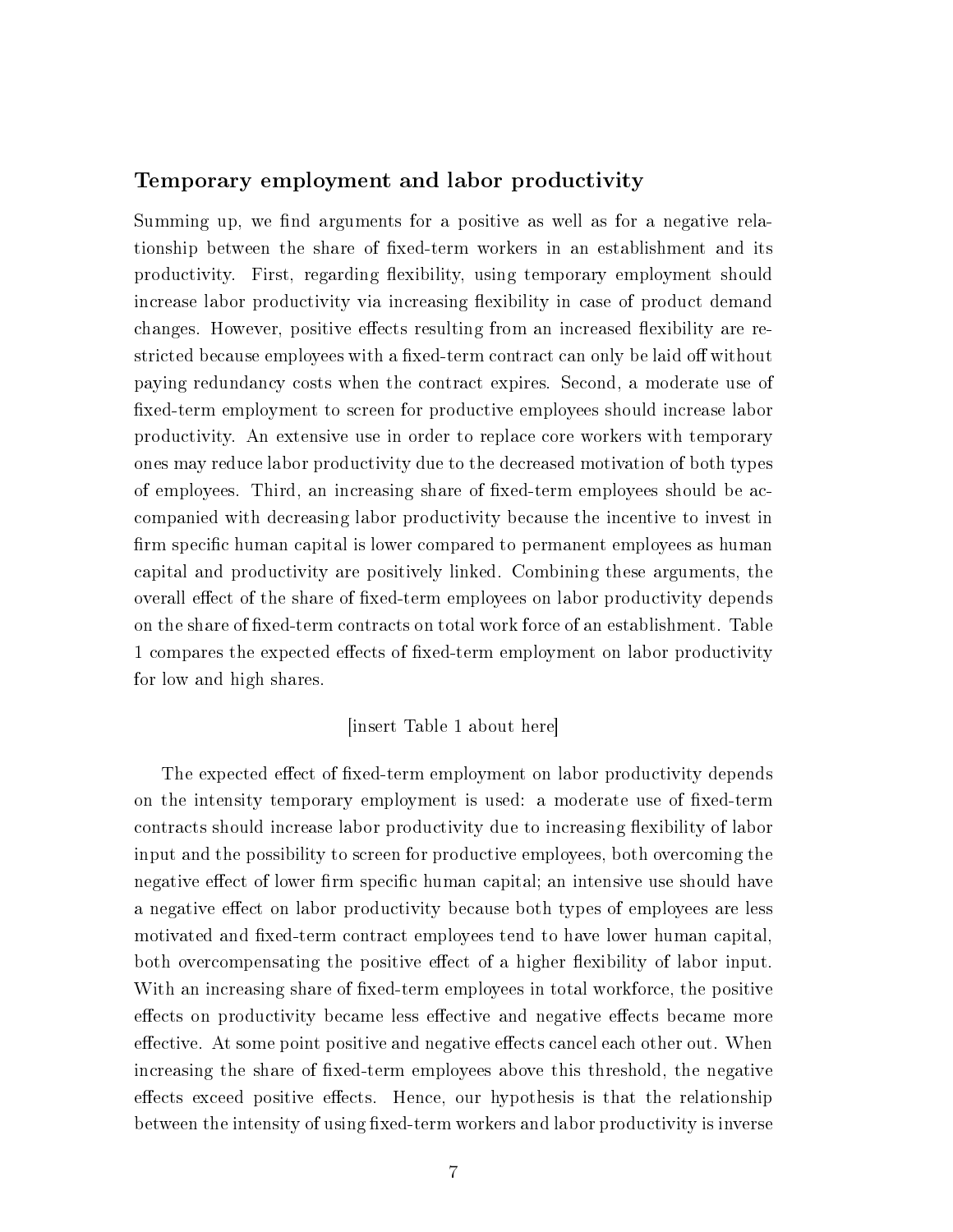$U$ -shaped.<sup>1</sup>

# 3 Data

# Sample

The study uses IAB Establishment Panel data for the 2004 to 2009 period. The data are gathered and compiled by the German Federal Employment Agency (Bundesagentur für Arbeit). It is an annual survey covering about 15500 establishments per year, designed to be representative both for average and for longitudinal analysis (Fischer et al., 2009). The questionnaire includes questions about staff development, personnel requirements, sales, investment, exports, as well as R&D, innovation and organizational change (Bellmann et al., 2002). In addition, there are specific questions addressing the different forms of employment used by the firm, such as temporary agency work or fixed-term employment. Altogether, the dataset contains about 320 variables, which, however, are mostly related to labor market issues.<sup>2</sup>

In order to create a panel, the IAB provides a STATA and SPSS syntax that has to be applied on the data to combine the waves.<sup>3</sup> In these programs some variables are treated to ensure comparability over time since the questionnaire has changed slightly over time. We refrain from discussing every code line here as the interested reader can find each individual step in the syntax and the detailed description of every variable for each year in Städele and Müller (2006). After the recoding and renaming has taken place, the waves are merged into a single dataset creating a panel. In this step, the procedure of the IAB also includes the transformation of values between two years. This takes place for organizational variables that refer to changes in past years.<sup>4</sup>

<sup>1</sup>The hypothesis of an inverse U-shaped relationship between temporary employment and firm performance is in line with the one formulated by Nielen and Schiersch (in press) and Hirsch and Mueller (2012) for the case of temporary agency work.

<sup>&</sup>lt;sup>2</sup>The questionnaire can be downloaded for each year. See http://fdz.iab.de/en/FDZ \_Establishment\_Data/IAB\_Establishment\_Panel/IAB\_Establishment\_Panel\_Working\_Tools.aspx. Moreover, Städele and Müller (2006) provide a detailed description for each variable up to 2005.

 $3$ http://fdz.iab.de/en/FDZ\_Establishment\_Data/IAB\_Establishment\_Panel/ IAB\_Establishment\_Panel\_Working\_Tools.aspx

<sup>&</sup>lt;sup>4</sup>This is done for the variables *responsibilities, team work, reliance on internal labour.*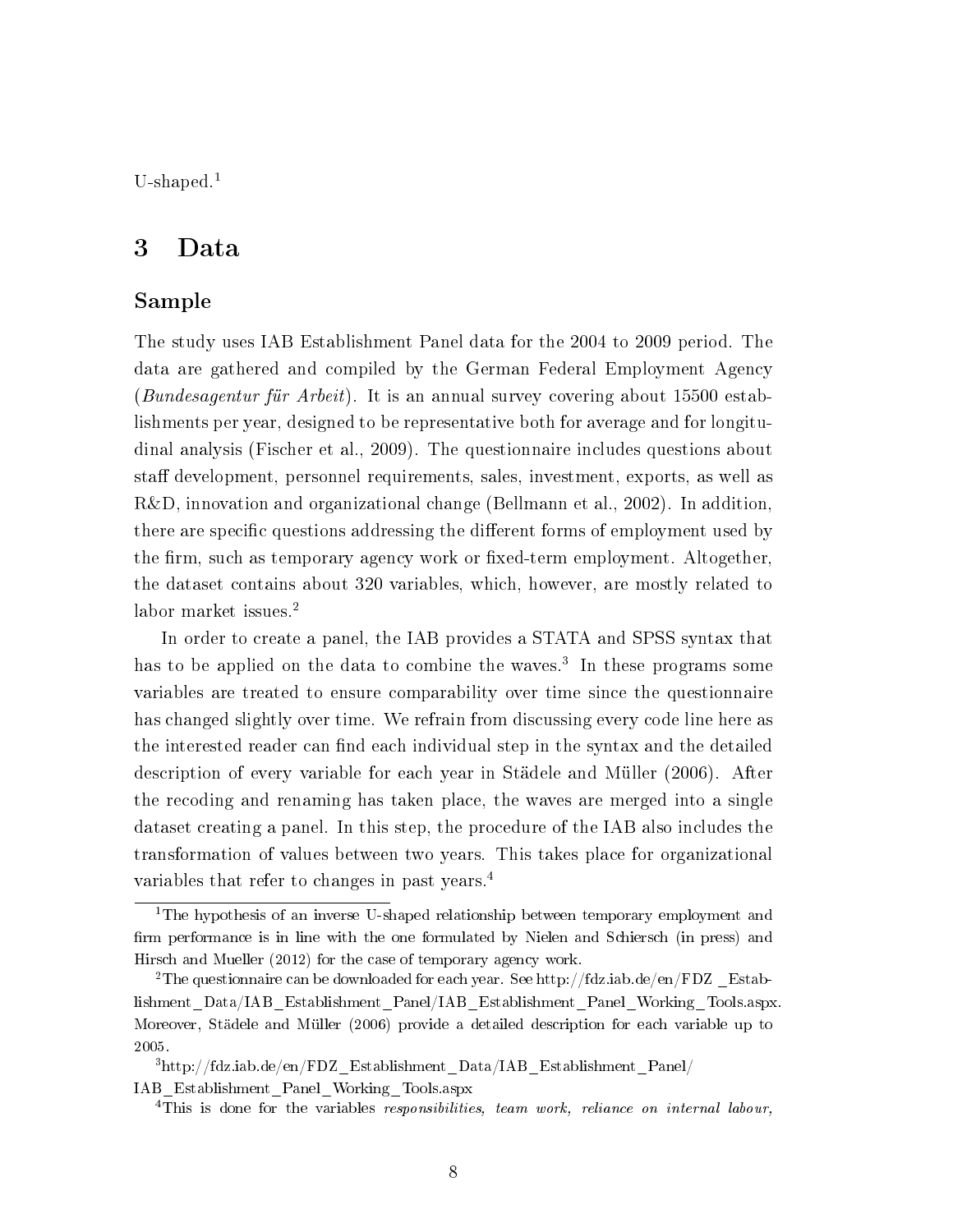However, one signicant challenge, unresolved by the IAB procedure, remains. Within each survey, questions focus on different time horizons. More specifically, the questions on turnover, foreign sales, sources of founding, sum of investments etc. refer to the previous year. The questions on the business development in the next year, plans to change the number of employees, plans to produce abroad , to invest in EU countries etc. refer to the next year. Moreover, a number of the questions, mainly on inputs, for example on the number of employees liable to social security, the number of skilled workers, the number of unskilled workers, the number of temporary employees and of fixed term employees etc. refer to June 30th of the year that the survey took place.<sup>5</sup> Hence, even after the IAB procedure, data for an establishment in specific year refer to different years. This means, for example, that the data assigned to year/wave 2001 contain the turnover for the year 2000, the number of employees refers to the year 2001 and the investment plans refer to 2002. Hence, during data preparation, we must ensure that data are correctly assigned to the year that they reflect.

In order to resolve the time dimension problem, we adapt the IAB procedure and transfer establishment data of wave  $t+1$ , which refer to the situation in t, to the very same establishments in wave t. This is possible because each establishment has a unique ID, which ensures that the data for each establishment in a year belongs to that very year. However, this also means that we lose 2009 from the analysis, since some of the data collected in 2009 belongs to 2008; for example turnover, which is transferred to  $2008<sup>6</sup>$ . Thus, the dataset covers the period 2004 to 2008. Furthermore, we only include firms with at least five employees. The reason for this is the German Employment Protection Act, a law that applies only to firms with fewer than 5 employees. Below that threshold, firms can rather easily hire and fire people. Hence, in these firms there is no need for fixed-term employment to increase flexibility or even screen newly hired

Expansion of purchase of products, Restructuring of procurement, Restructuring of departments, Ecological measures in enterprise, Improvement of quality management, etc. For more details and every variable see the syntax in the STATA file  $\ddot{5}$  Transfer of values.doävailable at http://fdz.iab.de/en/FDZ\_Establishment\_Data/IAB\_Establishment\_Panel/IAB\_Establishment\_Panel\_Working\_Tools.aspx

<sup>&</sup>lt;sup>5</sup>The questionnaires for each year can be downloaded at http://fdz.iab.de/en/FDZ Establishment\_Data/IAB\_Establishment\_Panel/IAB\_Establishment\_Panel\_Working\_Tools.aspx

 $6$ However, even if we would forgo this step and work with lagged independent variables, 2009 would be lost since we would need the data of wave 2010, since the output of 2009 is captured in the wave 2010.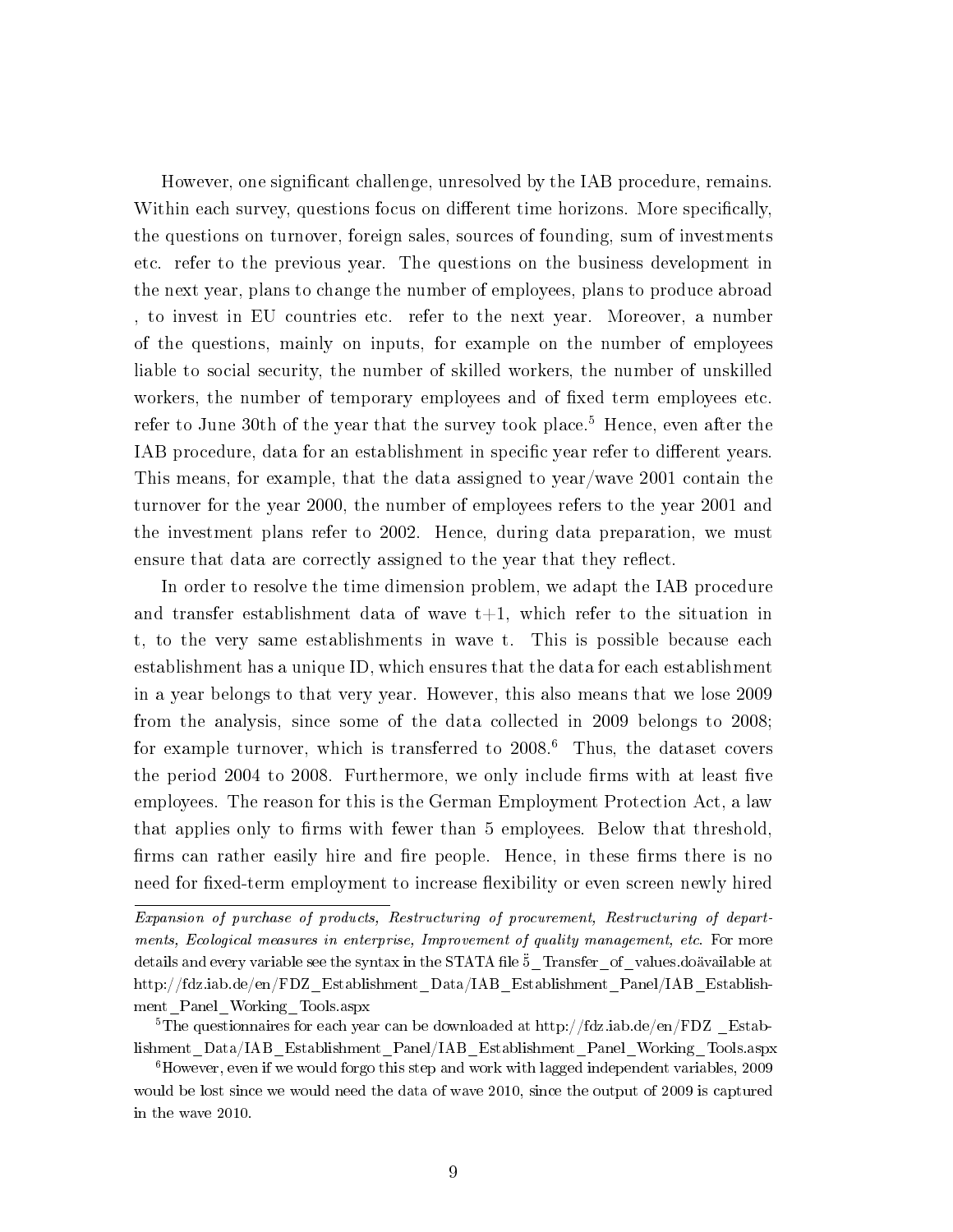workers.<sup>7</sup> Including firms with less than 5 employees will, therefore, bias the analysis. Since this study focuses on manufacturing establishments, all nonmanufacturing establishments are excluded. Finally, all firms with fewer than three observations are excluded in the latter analysis in order to apply panel data models. The final sample consists of 8787 observations from 2244 manufacturing establishments.

### Measurement of variables

The dependent variable in the analysis is the log of labor productivity (Labor- $Prod$ ), which is calculated as real sales per capita. The deflation is done using sectoral producer price indices of the OECD for Germany. The regressor of interest is the log of the share of fixed-term employed on total employees  $(Share)$ . Here, neither the number of temporary agency workers nor interns are taken into account. The reason is that both numbers are asked for as date data. We know, however, that the job duration of fifty percent of all temporary agency workers in client firms is less than 3 month. Interns in Germany work between one and six months. Hence, although we might find temporary agency workers or interns on the 30th of June, it is highly possible that they have not been in the firms in the beginning of a year and that they will not be there through the end of a year. Simply adding them to the number of employees would therefore cause the analysis to be biased.<sup>8</sup> For the so-constructed variable, we expect the coefficients of *Share* to be significantly positive if the theoretical remarks of section two hold true. Moreover, since the effect might be non-linear, the variable is also included in the analysis with its squared values  $(Share2)$  and the respective coefficient is expected to be negative.

In addition to these regressors, we include the logarithms of the following control variables: the overall number of employees to capture the size of the firms  $(Size)$ ; the proportion of intermediate inputs on sales (*Intermediate*) to capture the position of the firms in the value chain; the share of qualified employees on total labor force  $(Qualified)$  to catch the human capital intensity of production;

<sup>&</sup>lt;sup>7</sup>As part of the 2004 Hartz IV reforms, the threshold increased to 10 employees. However, the transitional rules imply that for companies with more than 5 "old" workers, the former limit of 5 employees still applies. Hence, we kept the limit of 5 employees.

<sup>8</sup>We estimate models including the share of temporary agency workers as control variable. Our results are not affected by this robustness check. The respective results are available upon request from the authors.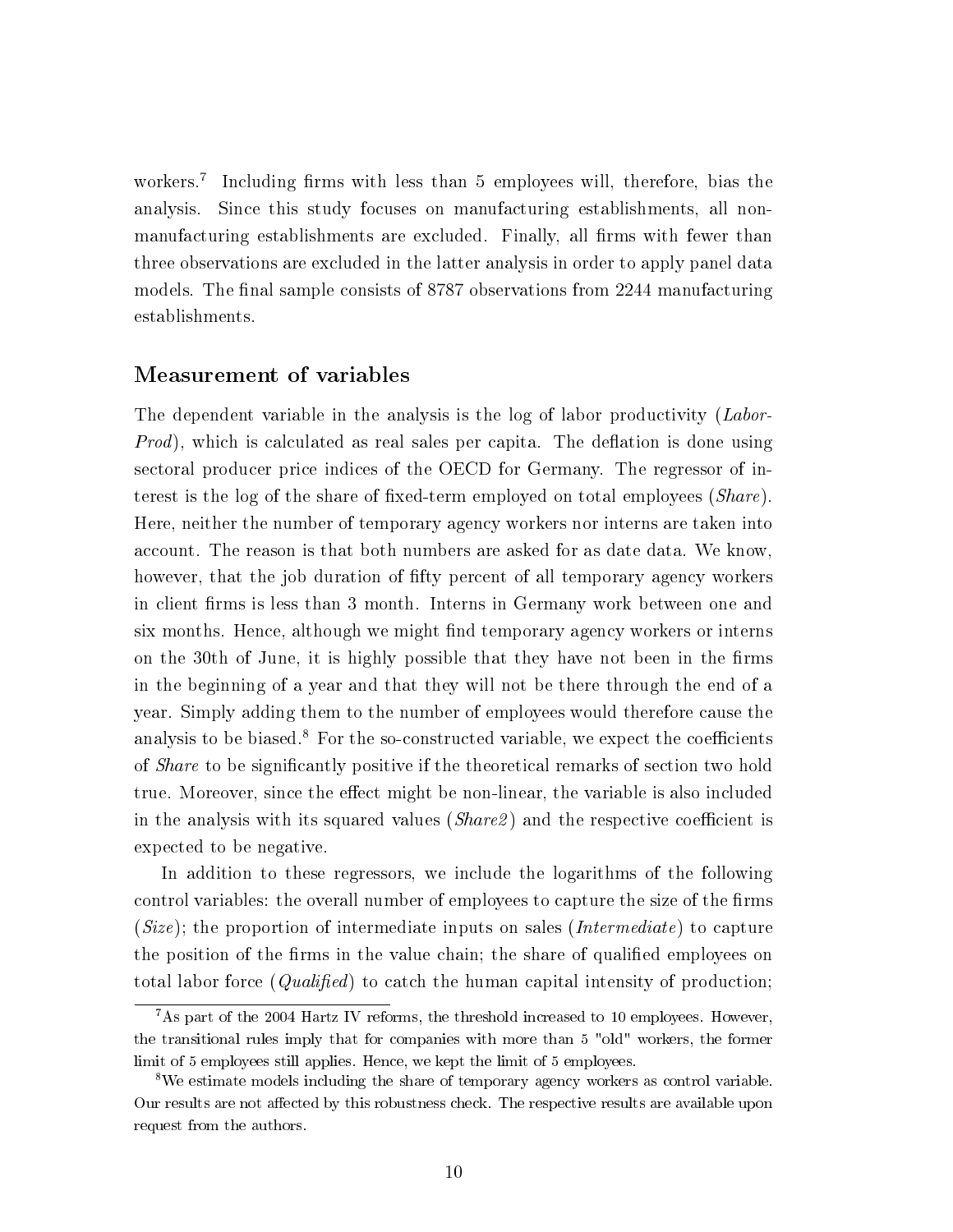the share of part time worker in the company  $(Part time)$  as an additional control variable for the employment structure; the share of exports on sales (Export) to take into account the range of business activities of firms; and finally the investments per capita (Investment), which captures investments in ICT capital, production equipment, buildings and the like, as proxy for the capital intensity of production.

Additional control variables in the analysis are the following dummy variables: the age of the companies  $(Agel-Age5)$  for companies younger than five years, five to nine years, ten to fourteen years, fifteen to nineteen years, and twenty or more years; a dummy variable that equals one if a company closed a part of the firm within the last year  $(Closed)$ ; a dummy variable if a part of the firm was outsourced (*Outsourced*); if a spin-off has taken place  $(Spin)$ ; a dummy variable that becomes one if a part of another company was integrated (Inte*grated*); dummy variables if the majority owner is East German (*Owned1*), West German ( $Owned2$ ), a foreigner ( $Owned3$ ), is the state ( $Owned4$ ), has no majority owner ( $Owned5$ ) or if the majority owner is unknown ( $Owned6$ ); dummy variables for each of the sixteen industries in the analysis; as well as sixteen dummy variables for federal states the establishments are located in; dummy variables for companies with sectoral collective agreement, company collective agreement and no collective agreement  $(Tarif-Tarif3)$ ; and a dummy variable taking the value of one if a company has a work council (*WorkConcil*).

#### [insert Table 2 and Table 3 about here]

Table 2 provides descriptive statistics for all continuous explanatory variables and for the dependent variable labor productivity, distinguishing between within and between variation and Table 3 contains simple descriptive statistics for the dummy variables. For most variables between variation exceeds within variation. Interestingly for Share the between variation is only a little higher. Hence, the share of fixed-term employees changes considerably over time and not just between establishments.

#### [insert Table 4 and Table 5 about here]

Table 4 reveals the regional distribution of observations and Table 4 contains the descriptive statistics of the share of fixed-term employment per industry. From Table 4 it can be seen that 4377 establishments are located in West Germany, while 4126 are located in East Germany and Berlin is the location of 284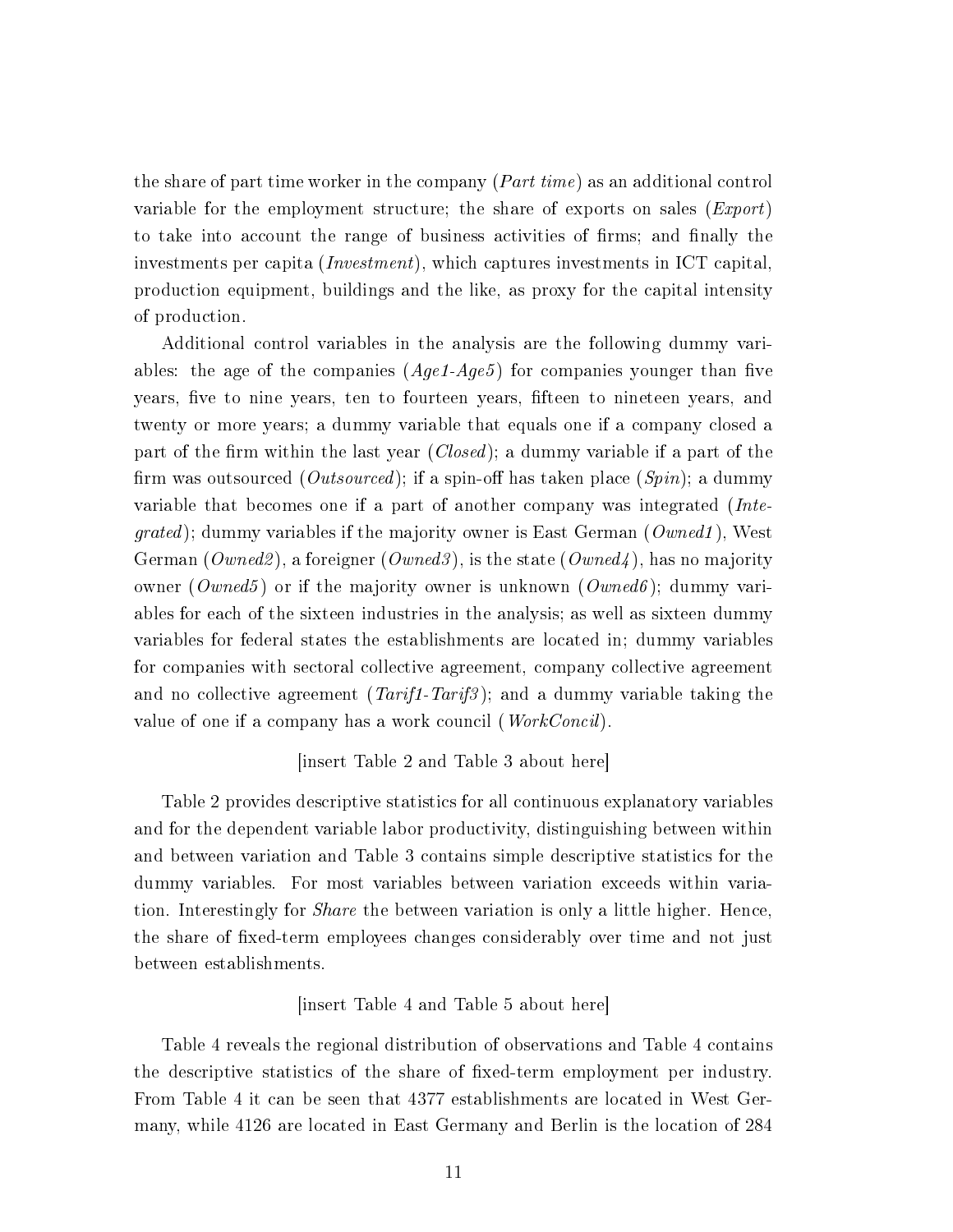establishments. The mean share is rather low, ranging from 2 to 5 percent in the entire data set. But among those firms that used fixed-term employment, the mean ranges from 5.2 to 13 percent. Moreover, the maximum share ranges from 26 to almost 100 percent. Thus, fixed-term employment is a significant input factor and is occasionally heavily used. Finally, since some firms have never used this instrument, the analysis is subject to a selection problem.

# 4 Empirical investigation

The analysis of the relationship between the use of fixed-term contracts and labor productivity is presented in three steps. First is our estimation strategy. We follow with our main results, and then, some robustness checks are presented.

### Methods and empirical strategy

To control for the potential self-selection into the use of fixed-term contracts, the empirical estimation starts with the estimation of a probit selection model. The dependent variable takes the value of one if a company uses fixed-term contracts and zero otherwise. Based on the result of the probit model we calculate the inverse Mills ratio. This ratio is used as an additional variable in the regression models to control for the selection effect. For detailed discussion of this approach see Briggs (2004). To increase identification of the model and to avoid potential multicollinearity between the inverse Mills ratio and the explanatory variables of the regression models we make use of exclusion restriction as proposed by Puhani (2000). This means, we exclude some variables used in the selection model from the regression models in the second stage.

For the exclusion restriction we use dummy variables for the varying types of collective agreement. The data distinguishes between three different types of collective agreement: industrial collective agreement, company agreement and no collective agreement. We argue that establishments have different probabilities of using fixed-term employment depending upon whether they have collective agreements or not. Establishments with industrial collective agreements are expected to be more likely to use temporary contracts, because fixed-term contracts can be used to avoid the strict employment regulations that result from collective agreements. In case of a company agreement, the use of fixed-term employment is often regulated by agreement. Hence, establishments with a company agreement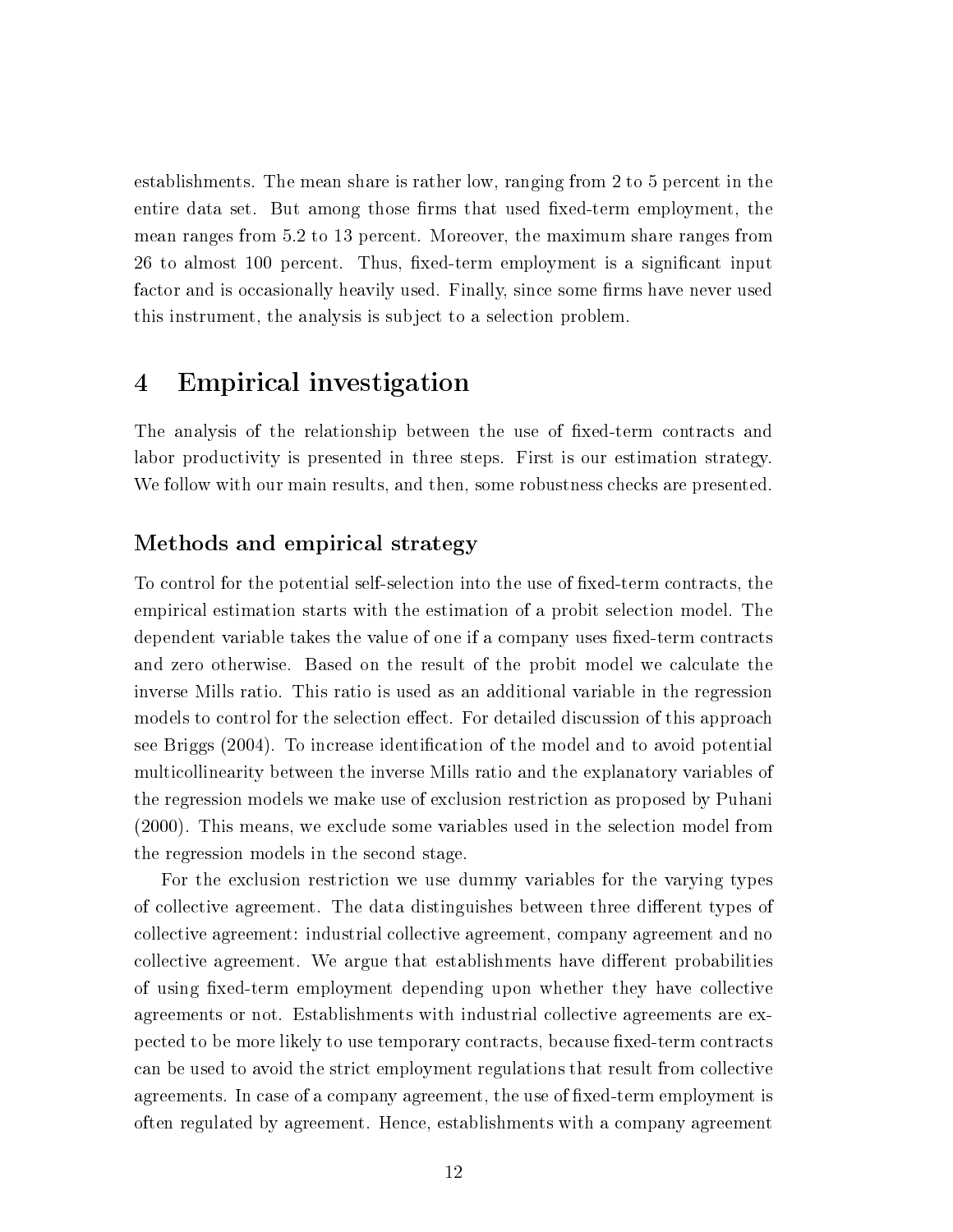are expected to be less likely to use fixed-term employment because the agreement restricts the use of this kind of employment. In the first stage the dummy variables for company agreement and no collective agreement are included in the selection equation to estimate the probability of using fixed-term employment. The dummy for industrial collective agreement is the respective reference category.<sup>9</sup>

To test the hypothesis of an inverse U-shaped relationship between the use of fixed-term employment and labor productivity, the following equation is estimated:

### $log(LabProd_{it}) = \beta_1Share_{it} + \beta_2Share_{it} + \gamma_klog(x_{kit}) + \theta_mD_{mit} + \delta Mills_{it} + v_i + u_{it}$

with  $i=1,\ldots,N$ ,  $t=1,\ldots,T$ ,  $Share=log(1+Share)$  and  $Share2=0.5*Share^2$ .  $Share_{it}$  is the quotient of employees with a fixed-term contract and total work force of an establishment.  $X_{kit}$  denotes all continuous control variables,  $D_{mit}$ indicates all dummy variables including year dummies and  $Mills_{it}$  captures the self-selection into the use of fixed-term employment via inverse Mills ratio. Finally with  $v_i$  denotes an establishment specific fixed effect and  $u_{it}$  is the error term capturing unsystematic influences of labor productivity.

The estimation strategy is as follows: To get a first impression of how the use of fixed-term contracts and labor productivity are related, we start with estimating a simple OLS regression model. In order to exploit the panel structure of the data and to control for correlation between unobserved fixed effects and the explanatory variables, we then apply a fixed effect regression model. Finally we estimate two specifications of a system GMM model to account for dynamic effects and possible endogeneity of explanatory variables resulting from a correlation with past error terms.

To overcome the potential weak instrument problem of the first difference GMM estimator proposed by Arellano and Bond (1991), we apply the system GMM estimator implemented by Arellano and Bover (1995) and by Blundell and

<sup>9</sup>Additionally, we use two alternative exclusion restrictions and estimate one model without an exclusion restriction in order to check whether our results are affected by changes in the exclusion restriction. First, we use six different dummy variables for legal status and second, a combination of collective agreement and legal status dummies are used. Finally, we estimate the selection equation without an exclusion restriction. However, the results of our second stage regression models are not affected by changes in the exclusion restriction. The respective results are available upon request from the authors.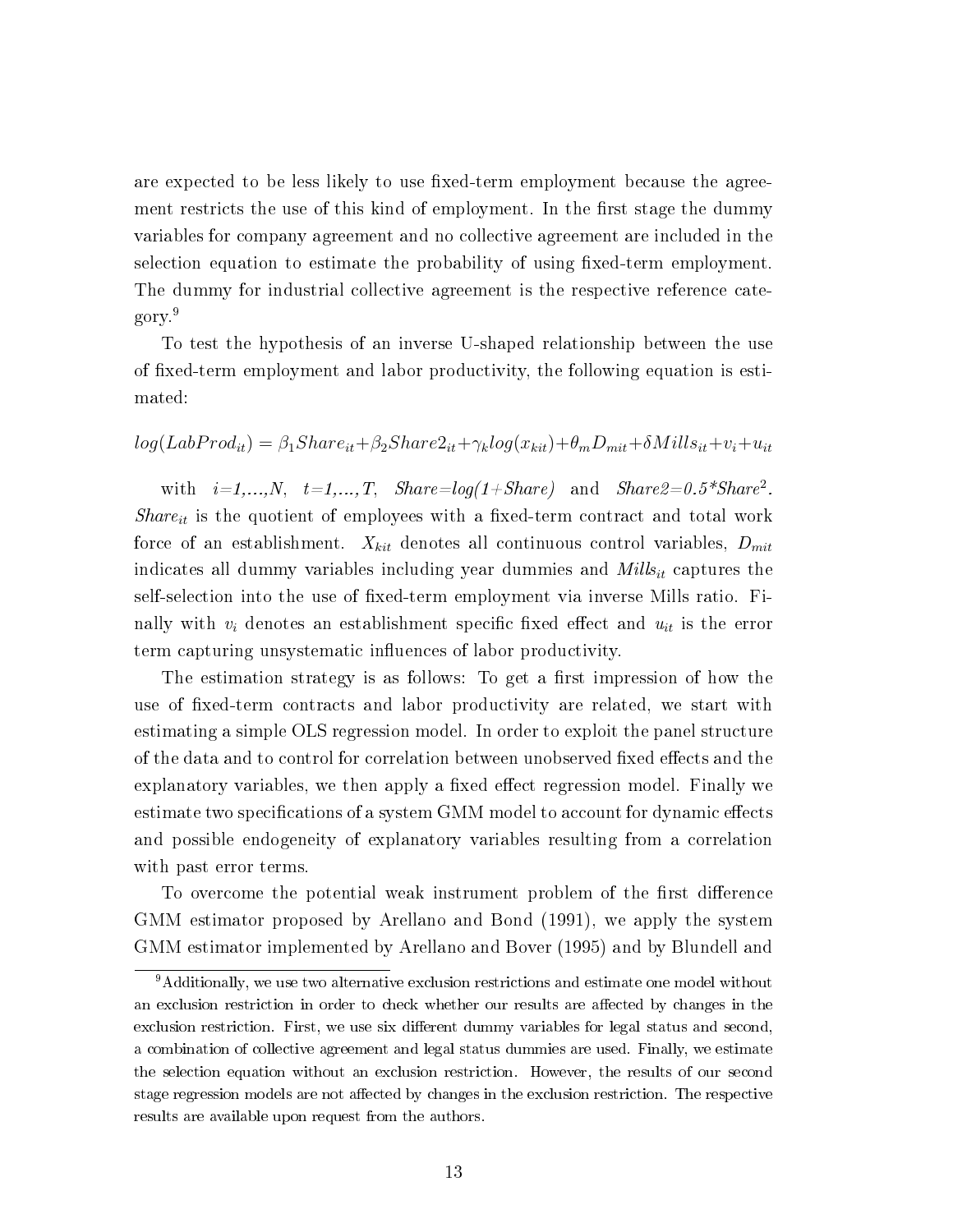Bond (1998). All system GMM models are estimated by using the package provided by Roodman (2009a). Following Roodman (2009b), we reduce the number of instruments by using the collapse option. In the first specification all explanatory variables are treated to be exogenous. In the second specification, both share variables are treated as predetermined. Thus, they are assumed to be potentially correlated with past error terms but not with current ones. The lagged dependent variable is endogenous by the nature of the model and is therefore instrumented with own lags starting with lag order two. For all system GMM specifications p-values of the Hansen test of over-identifying restrictions and  $p$ values of a test for second order autocorrelation of the error terms in differences are reported. We are aware of the fact that applying panel data models does not necessary allow for a causal interpretation of the results. This is the case even if the strong assumption of strict endogeneity of explanatory variables is relaxed by using system GMM models.

For a first robustness check the fixed effects model and both system GMM specifications are estimated without controlling for the inherent selection into the use of fixed-term contracts. To take into account differences between West and East Germany, we apply separate estimations for both groups. This estimations again cover the fixed effects model and both system GMM specifications.

## Estimation results

The analysis starts by calculating the inverse Mills ratio to account for potential self-selection into the use of fixed-term contracts. The corresponding estimation results of the probit model are outlined in column one of Table 6. In accordance with Kleinknecht et al.  $(2006)$ , we find a positive coefficient for firm size and a negative one for the share of qualified employees.

#### [insert Table 6 about here]

The actual analysis of the relationship between labor productivity and the share of fixed-term employees in total workforce starts with an OLS model in column two, followed by a fixed effects model in column three of Table 6. In both estimates, we find a positive but insignificant coefficient for the *Share* variable as well as a negative coefficient for the *Share2* variable. The coefficient for Share2 is weakly significant only in the fixed effects model. Hence, the results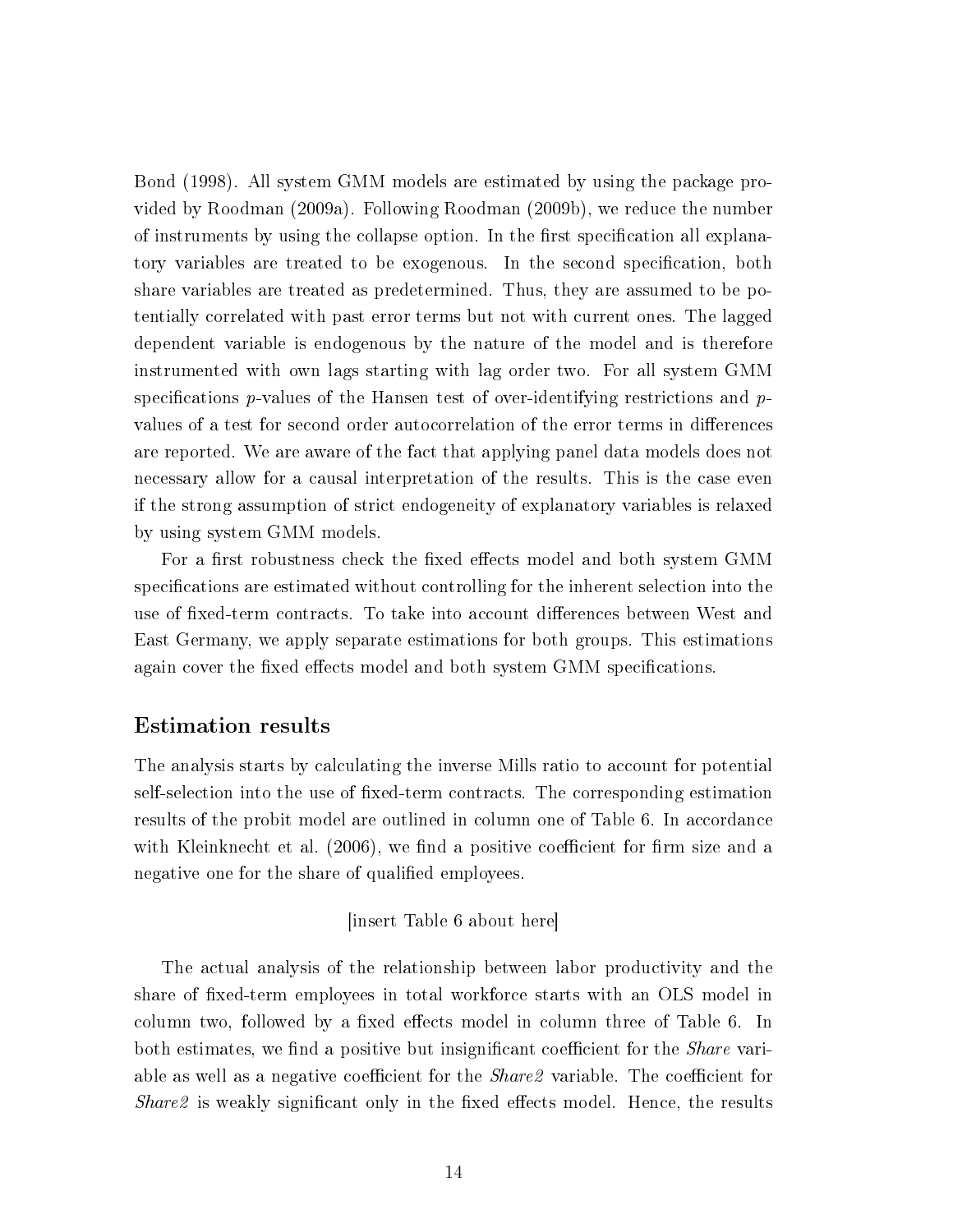rather indicate the existence of a weakly negative relationship between labor productivity and the use of fixed-term employment than the existence of an inverse U-shaped relationship. Column 4 and 5 contain the estimates of the system GMM approaches. In column 4, all regressors are modeled as exogenous, except the lagged dependent variable, while in the second system GMM model both Share and Share2 variables are assumed to be predetermined. We treat both Share and Share2 variables this way in order to check whether previous results are affected by potential endogeneity resulting from a correlation between the share variables and past error terms. In both estimates, however, we find negative, but insignificant coefficients for *Share* and *Share2*. This implies, first, that the imposed inverse U-shaped relationship is rejected by both estimations and, second, that the potentially negative but weak relationship, as found in the fixed effect model, finds only weak support. In general, the results of our basic models do not support the hypothesis of an inverse U-shaped relationship between the share of fixed-term employees on total work force and labor productivity.

Because the expected inverse U-shaped relationship between the use of fixedterm employment and labor productivity is not found and some results suggest a weak negative relationship between both, we estimate the same regression models without including the *Share2* variable. The respective results are shown in Table 7.

#### [insert Table 7 about here]

In all models the coefficient of *Share* is negative, but only significant in the system GMM model treating all the share variable as exogenous. Thus our results provide no evidence for an inverse U-shaped relationship, nor for a positive or negative relationship. Thus, it follows that the share of employees with fixedterm contracts on total work force of an establishment has no signicant impact on labor productivity.

With respect to the remaining control variables,  $Size$  is found to have negative and positive parameters, depending on the applied empirical method. In contrast, we find that when *Intermediate* is larger there is a positive effect on labor productivity in all estimates. This, however, might only control for the effect that higher turnovers are generated by using more intermediate inputs, which translates into higher productivity here, since labor productivity is defined as sales per capita. Another variable with significant coefficients in all models is *Export*. Hence, firms with a higher share on turnover abroad have a higher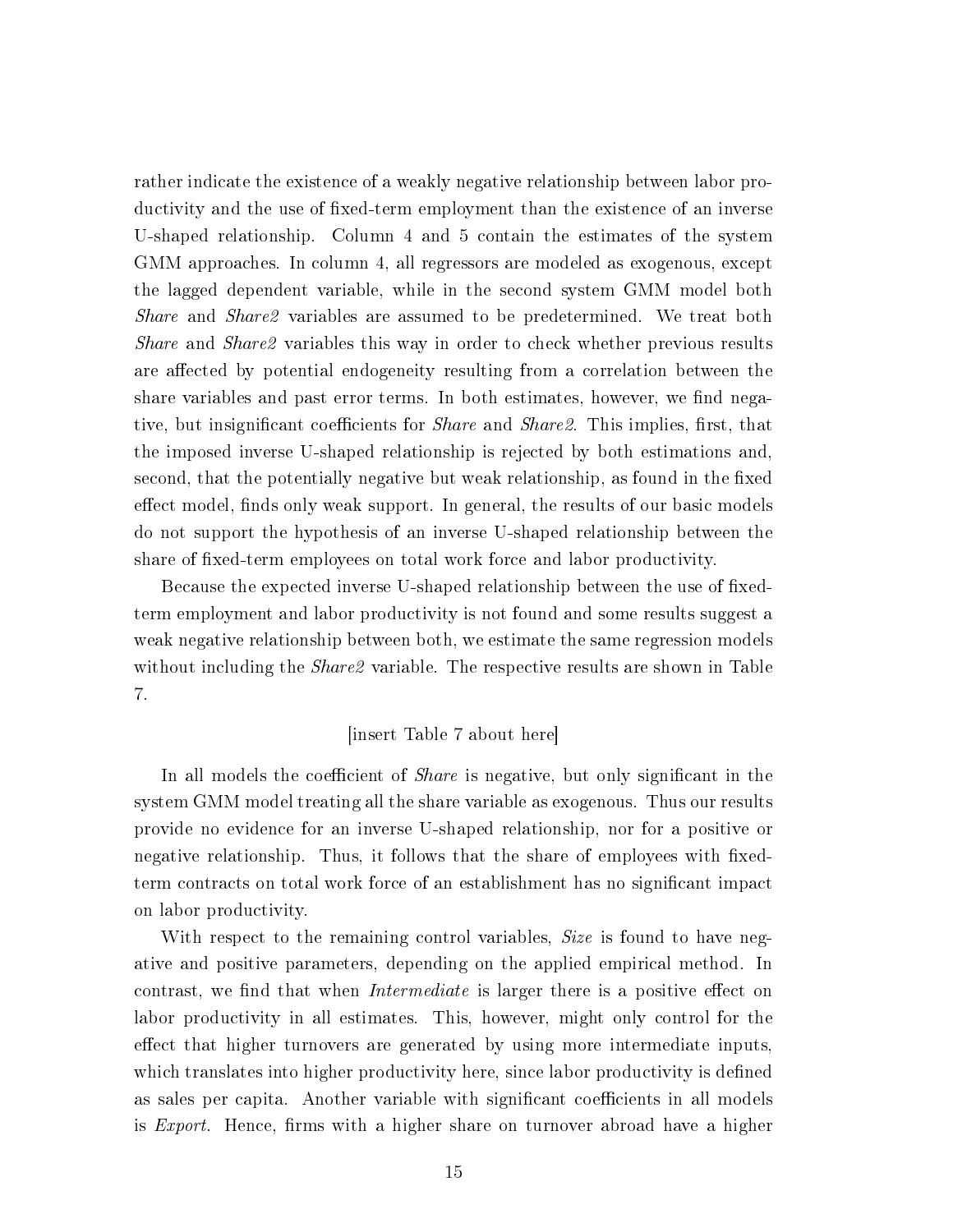productivity. Moreover, an increasing share of *Qualified* does also increase the productivity. Only in the fixed effect model the respective coefficient is not significant. The coefficient of *Part time* is negative and significant in all models. The coefficient of *Investment* is positive and significant in all models. The signs and magnitude of the coefficients of all control variables are not or only barely affected whether *Share2* is included or not.

With respect to the selection effect, we find the expected. The coefficient of the inverse Mills ratio is significant in the fixed effect approach. Hence, the estimation results are subject to a selection effect. Moreover, the coefficients of the inverse Mills ratio in the System GMM approach are not signicant. This is what we expect, since by including the lagged dependent variable in the regression, a part of the distortion resulting from the selection is already captured.

In all system GMM estimations shown in Table 6 and 7, the null hypothesis of the Hansen test of over-identifying can not be rejected at a five percent level. Also the  $p$ -value of the test for autocorrelation is above five percent. This implies that, in general, the moment conditions are valid and the error terms are not auto correlated.

#### Robustness checks

Table 8 contains three robustness checks. In the first part the results without controlling for possible selection into the use of fixed-term employment via inverse Mills ratio are shown. The second and third parts provide separate estimation results for subsamples using only establishments located in West and East Germany. For each robustness check the fixed effects model and both system GMM specifications are estimated with and without  $Share2$ , the squared term of the share variable. In all models only the coefficients of *Share* and *Share* 2 as well as the number of observations and diagnostic statistics are reported. Control variables included in our base line models reported in Table 6 and 7 are also included in all models, but the respective coefficients are not reported here.<sup>10</sup>

#### [insert Table 8 about here]

Ignoring the problem of a potential selection effect leads to the expected inverse U-shaped relationship in the fixed effects model. The coefficient *Share* 

 $10$ The coefficients are available upon request from the authors.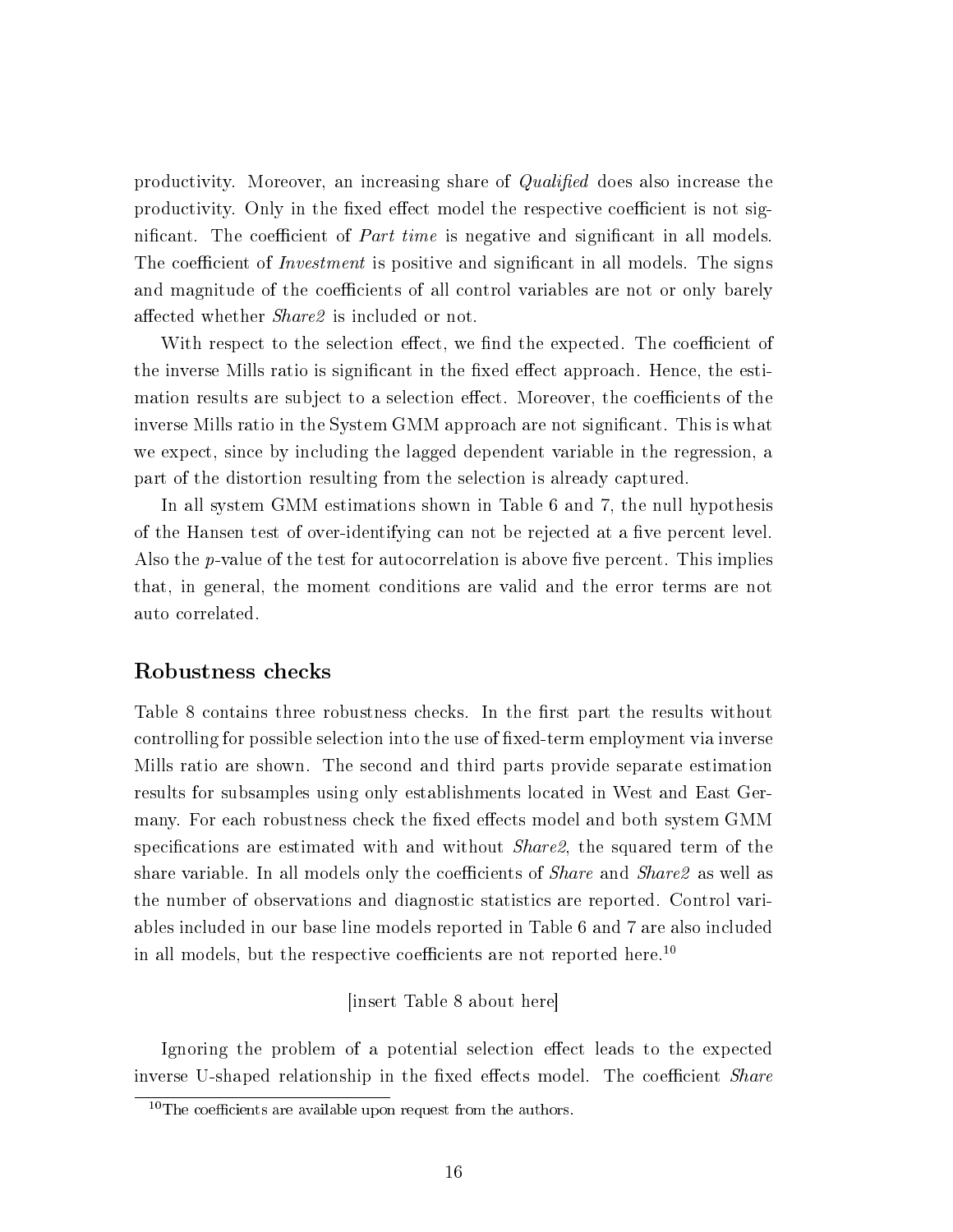is positive while the coefficient of *Share2* is negative. Both are significant at the five percent level. But, however, in both system GMM models both *Share* and *Share2* have negative, but not significant, coefficients. Therefore, the same models are estimated without including *Share2*. The respective coefficient of Share is negative in all three models, but only significant in the first system GMM model, which treats all explanatory variables as exogenous except the lagged dependent variable. It follows that ignoring the selection effect would lead to incorrect conclusions regarding the relationship between productivity and the share of fixed-term workers.

Two further robustness checks are carried out by running separate regression models for West and East Germany. For this robustness check, all establishments located in Berlin are excluded because it is not possible to assign them to either West or East Germany. For each subsample, one fixed effects specification and two system GMM models are estimated with and without Share2. All models for both subsamples include the inverse Mills ration to control for selection into the use of fixed-term employment. The results for the West German subsample are reported in the second part of Table 8. In the models with both share variables, only the coefficient for the squared term of share in the first system GMM model is significant at the five percent level. The respective sign is negative. Excluding Share2 results in insignificant coefficients for the *Share* variable in all models except the system GMM model treating the share variable as exogenous. In the third part of Table 8 the results for the East German subsample are provided. Again no evidence for the expected inverse U-shaped relationship or for a negative relationship is found. Including both share variables, all coefficients have the expected sign, but only one coefficient of *Share2* is significant. Excluding *Share2* leads to insignificant coefficients in all models for the East German subsample. So in general the robustness checks confirm our findings that there is no evidence for an inverse U-shaped relationship between the intensity fixed-term contracts are used and labor productivity. Evidence for a negative relationship is also not found.

It follows, that our hypothesis of an inverse U-shaped relationship between the share of employees with a fixed-term contract on total work force of an establishment and labor productivity has no support. This result is robust, regardless the estimation method applied or the subsample examined. Moreover, our results also suggest that there is not even a signicant relationship between the use of fixed-term employment and labor productivity. However, the analysis has also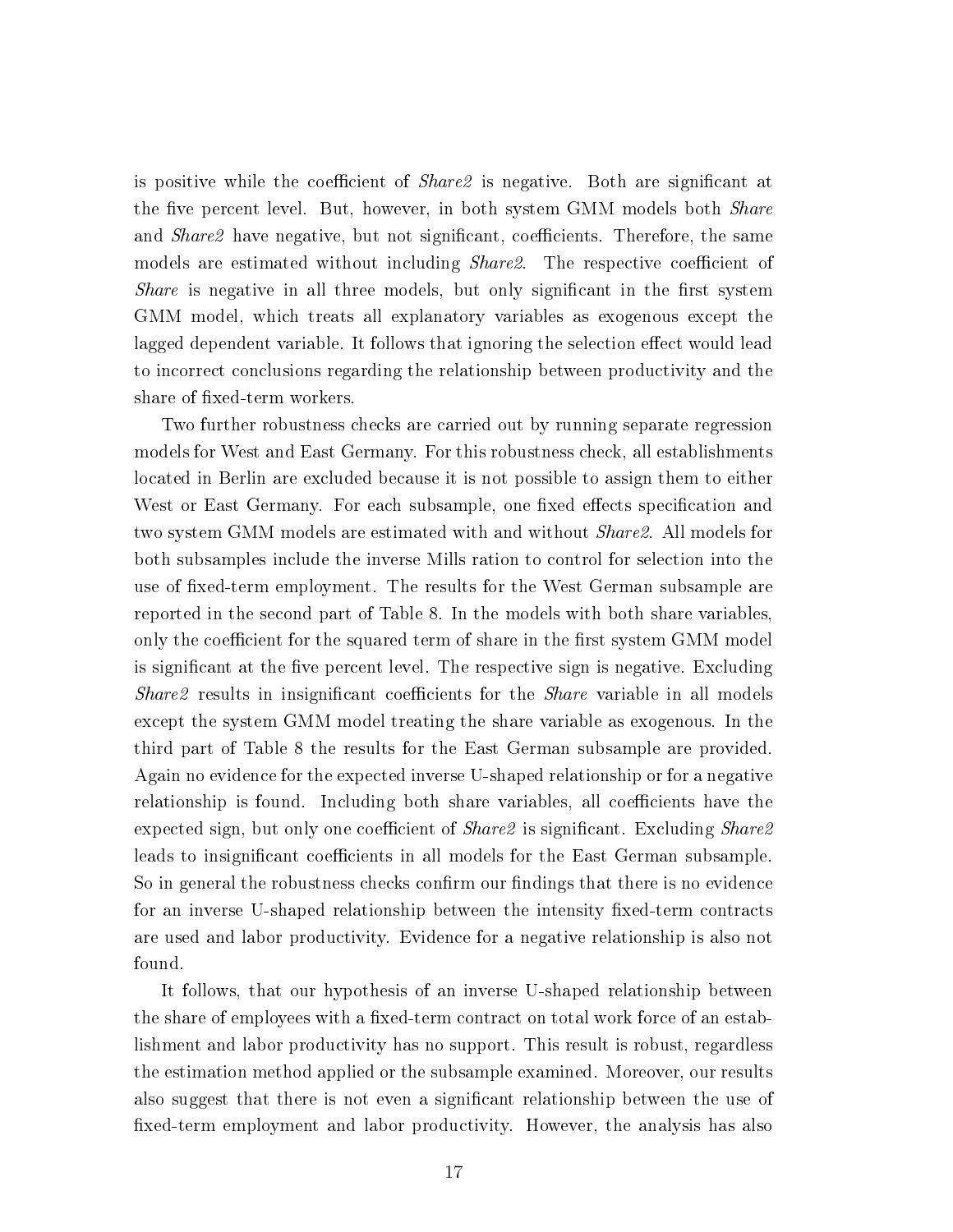shown that the selection effect plays a role and ignoring this can potentially lead to false conclusions.

# 5 Conclusion

The importance of fixed-term contracts in filling vacancies, but also in terms of their share on total workforce, is increasing. The aim of this study is to analyze whether, and if so, to what extent, this development improves the productivity of companies. Put differently, is it in the companies' interest to use this instrument as intensively as possible because it promises to increases productivity?

In order to address this question, we review previous findings of labor market and management research. It shows that temporary employment, in general, is used for two reasons: to screen for productive employees and to handle demand fluctuations. In this respect, using fixed-term contract should positively affect productivity. The literature also suggests the existence of demotivating effects if fixed-term workers are used excessively, as well as decreasing firm-specific human capital with an increasing share of fixed-term workers. Based on the theoretical considerations and empirical findings on these effects, we derive the hypothesis of an inverse U-shaped relationship between the share of fixed-term workers on total workforce and productivity.

To test this hypothesis, we use a large dataset containing German establishments and apply several panel data models. The inherent selection problem is taken into account via the inverse Mills ratio and the inverse U-shape is modeled by two variables, the share of fixed-term workers and its square. Yet, the empirical analysis provides no support for the hypothesis. Rather, we find mostly negative coefficients for both variables modeling the share of fixed-term workers on total workforce, with the squared variable being weakly significant in a few estimations. It is then tested whether the relationship is not inverse U-shaped but negative. Again, no significant relationship is found, although the coefficients are still negative. Hence, our study reveals that there is no signicant relationship between the use of fixed-term employment and labor productivity in the German case. This is in line with the findings of Kleinknecht et al. (2006) for Dutch firms. Since we see mostly negative coefficients, although not significant, it also partly confirms the findings of Cappellari et al.  $(2012)$  for Italy, where the relationship is found to be negative.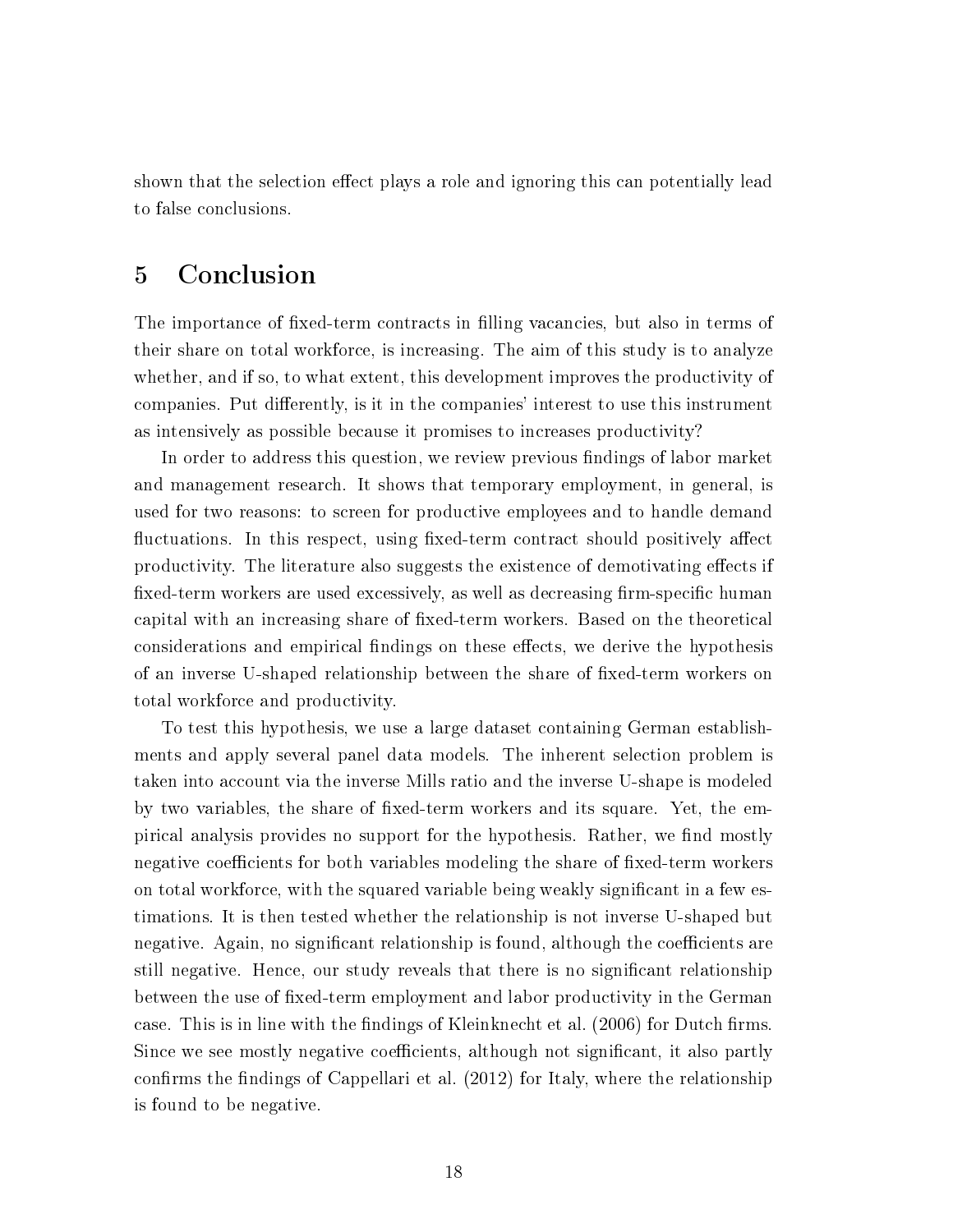Yet, the question arises why there is no relationship found when labor- and management literature point to the negative and positive aspects of this instrument. The reason might be that the majority of fixed-term contracts in Germany are longer than one year. Hence, the positive effects of adjusting employment without redundancy costs still exists since a firm can lay off some of the fixedterm works every month (if hired a year before), but it would still have to pay some redundancy costs if it tries to terminate all of them in the event of demand slump. In this respect fixed-term employment is not as flexible as temporary agency work and, thus, the positive effects of increased flexibility are limited. But also the negative effect of lower firm specific human capital only partly apply with job tenures of one year, since much of this knowledge is transferred in the first few months. Moreover, since 50 percent of fixed-term workers in Germany are offered a permanent contract the screening and motivational aspects may also have only little effects. Overall the positive and negative aspects, discussed in the labor- and management literature only partly apply to fixed-term employment in Germany and, thus, the effects might not be as strong.

However, from a policy perspective, this result remains valid. An increasingly flexible labor market in continental European countries, like Germany, is constantly called for. In order to enhance this flexibility, the use of instruments like fixed-term contracts and temporary agency work was simplified by the government. Although this policy was mainly imposed to reduce unemployment and increase the flexibility of the labor market, positive effects for firms were also expected. The findings of this study show, in line with others, that fixed-term contract do not help firms to increase their productivity. From this perspective, therefore, a further expansion of this form of employment seems to be not necessary.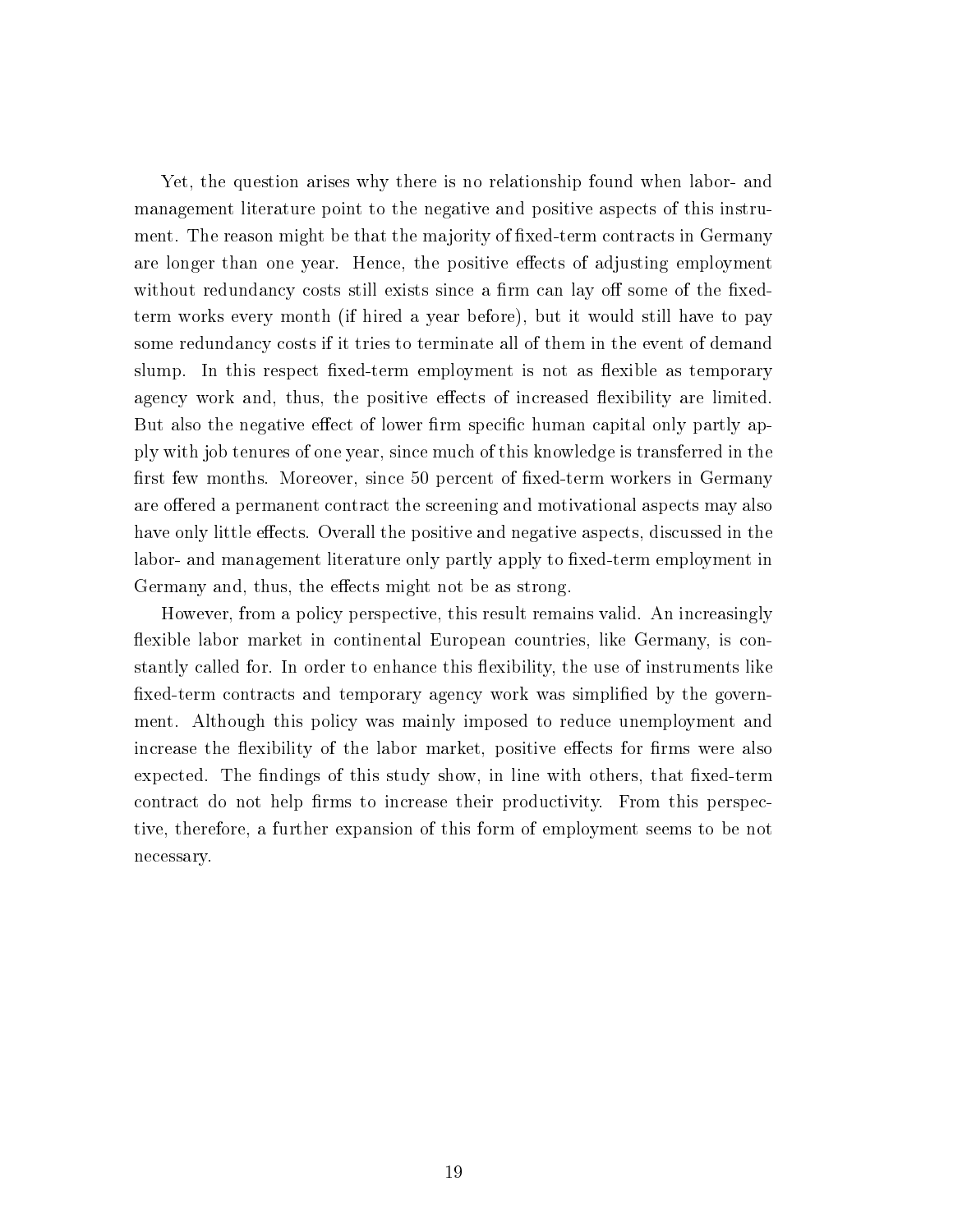# References

- Addison, J. T., & Surfield, C. J.  $(2009)$ . Atypical work and employment continuity. *Industrial Relations*,  $\frac{1}{8}(4)$ , 655-683.
- Albert, C., Carcía-Serrano, C., & Hernanz, V. (2005). Firm-provided training and temporary contracts. Spanish Economic Review, 7, 67-88.
- Amuedo-Dorantes, C. (2000). Work Transitions into and out of Involuntary Temporary Employment in a Segmented Market: Evidence from Spain. Industrial and Labor Relations Review, 53 (2), 309-325.
- Arellano, M., & Bond, S. (1991). Some Tests of Specification for Panel Data: Monte Carlo Evidence and an Application to Employment Equations. Review of Economic Studies, 58 , 277-297.
- Arellano, M., & Bover, O. (1995). Another look at the instrumental variable estimation of error-components models. Journal of Econometrics, 68, 29-51.
- Arulampalam, W., Booth, A. L., & Bryan, M. L. (2004). Training in Europe. Journal of the European Economic Association,  $2(2-3)$ , 346-360.
- Auer, P., Berg, J., & Coulibaly, I. (2005). Is a stable workforce good for productivity? International Labour Review, 114 (3), 319-343.
- Bassanini, A., Nunziata, L., & Venn, D. (2009). Job protection legislation and productivity growth in oecd countries. Economic Policy, 24 (58), 349-402.
- Becker, G. S. (1964). Human capital: A theoretical and empirical analysis, with special reference to education. New York: National Bureau of Economic Research.
- Bellmann, L., Kohaut, S., & Lahner, M. (2002). Das IAB-Betriebspanel Ansatz und Analysepotenziale (Vol. 250; G. Kleinhenz, Ed.). IAB.
- Bentolila, S., & Saint-Paul, G. (1992). The macroeconomic impact of flexible labor contracts, with an application to Spain. European Economic Review, 36 , 1013-1053.
- Bergmann, A., & Mertens, A. (2011). Job Stability Trends, Lay-offs, and Transitions to Unemployment in West Germany. Labour,  $25(4)$ , 421-446.
- Blundell, R., & Bond, S. (1998). Initial conditions and moments restrictions in dynamic panel data models. Journal of Econometrics, 87 , 115-143.
- Boockmann, B., & Hagen, T. (2008). Fixed-term contracts as a sorting mechanisms: Evidence from job durations in West Germany. Labour Economics,  $15(5)$ , 984-1005.
- Booth, A. L., Francesconi, M., & Frank, J. (2002). Temporary Jobs: Stepping Stones or Dead Ends? The Economic Journal, 112(480), F189-F213.
- Briggs, D. C. (2004). Causal Inference and the Heckman Model. *Journal of* Educational and Behavioral Statistics, 29 (4), 397-420.
- Brown, S., & Sessions, J. G. (2005). Employee Attitudes, Earnings and Fixed-Term Contracts: International Evidence. Review of World Economics,  $141(2), 296-317.$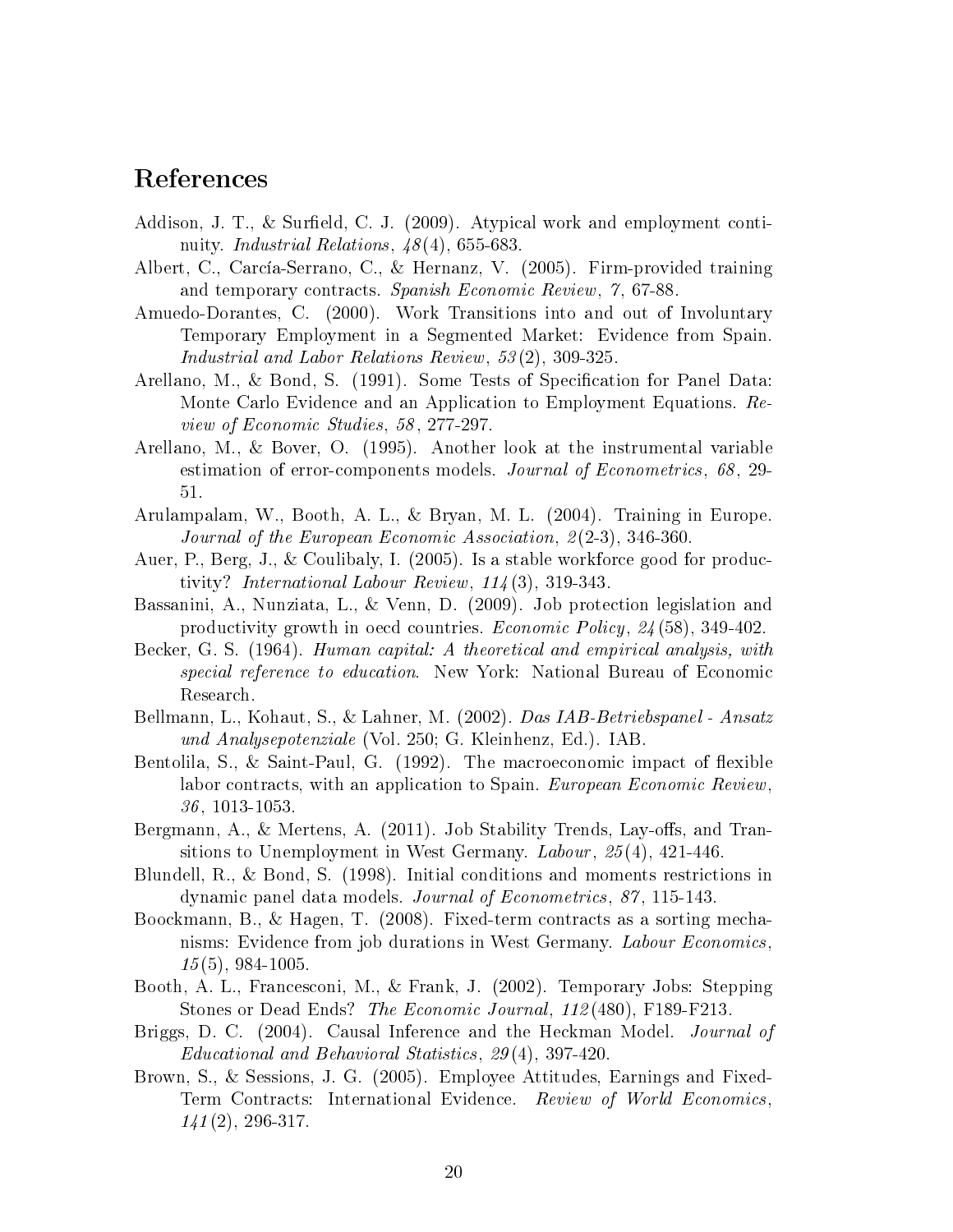- Bryson, A. (2013). Do temporary agency workers affect workplace performance? Journal of Productivty Analysis, 39 , 131-138.
- Cappellari, L., Aringa, C. D., & Leonardi, M. (2012). Temporary employment, job flows and productivity: a tale of two reforms. The Economic Journal, 122, F188UF215.
- Damiani, M., & Pompei, F. (2010). Labour protection and productivity in EU economies: 1995-2005. The European Journal of Comparative Economics,  $7(2), 373-411.$
- DeCuyper, N., de Jong, J., Witte, H. D., Isakasson, K., Rigotti, T., & Schalk, R. (2008). Literatur rewiev of theory and research on the psychological impact of temporary employment: Towards a conceptual model. International Journal of Management Reviews,  $10(1)$ , 25-51.
- Dolado, J. J., & Stucchi, R. (2008, November). Do temporary contracts affect  $tfp$ ? evidence from spanish manufacturing firms. (Discussion Paper No. 3832)
- Engellandt, A., & Riphahn, R. T. (2005). Temporary contracts and employee effort. Labour Economics,  $12(3)$ ,  $281-299$ .
- Fischer, G., Janik, F., Müller, D., & Schmucker, A. (2009). The IAB Establishment Panel - Things Users Should Know. Schmollers Jahrbuch, 129 (1), 133-148.
- Gash, V. (2008). Bridge or Trap? Temporary Workers Transitions to Unemployment and to the Standard Employment Contract. European Sociological *Review, 24* (5), 651-668.
- George, E. (2003). External Solutions and Internal Problems: The Effects of Employment Externalisation on Internal Workers`Attitudes. Organisational Sience,  $14(4)$ , 386-402.
- Gerfin, M., Lechner, M., & Steiger, H. (2005). Do subsidised temporary employment get the unemployed back to work? An economic analysis ot two different schemes. Labour Economics,  $12(6)$ , 807-835.
- Gundert, S., & Hohendanner, C. (2011). Soziale Teilhabe ist eine Frage von stabilen Jobs. IAB Kurzbericht, 4 , 1-8.
- Hagen, T. (2003). Does Fixed-term Contract Employment Raise Firms` Adjustment Speed? Evidence form an Establishment Panel for West Germany. Jahrbücher für Nationalökonomie und Statistik, 223 (4), 403-421.
- Hirsch, B., & Mueller, S.  $(2012)$ . The Productivity Effect of Temporary Agency Work: Evidence from German Panel Data. The Economic Journal, 122. F216-F235.
- Houseman, S. N. (2001). Why Employers Use Flexible Staffing Arrangements: Evidence From An Establishment Survey. Industrial and Labor Relations  $Review, 55(1), 149-170.$
- IAB. (2011). IAB-Aktuell 18.02.2011.
- Ichino, A., & Riphahn, R. T.  $(2005)$ . The effect of employment protection on worker effort: absenteeism during and after probation. Journal of the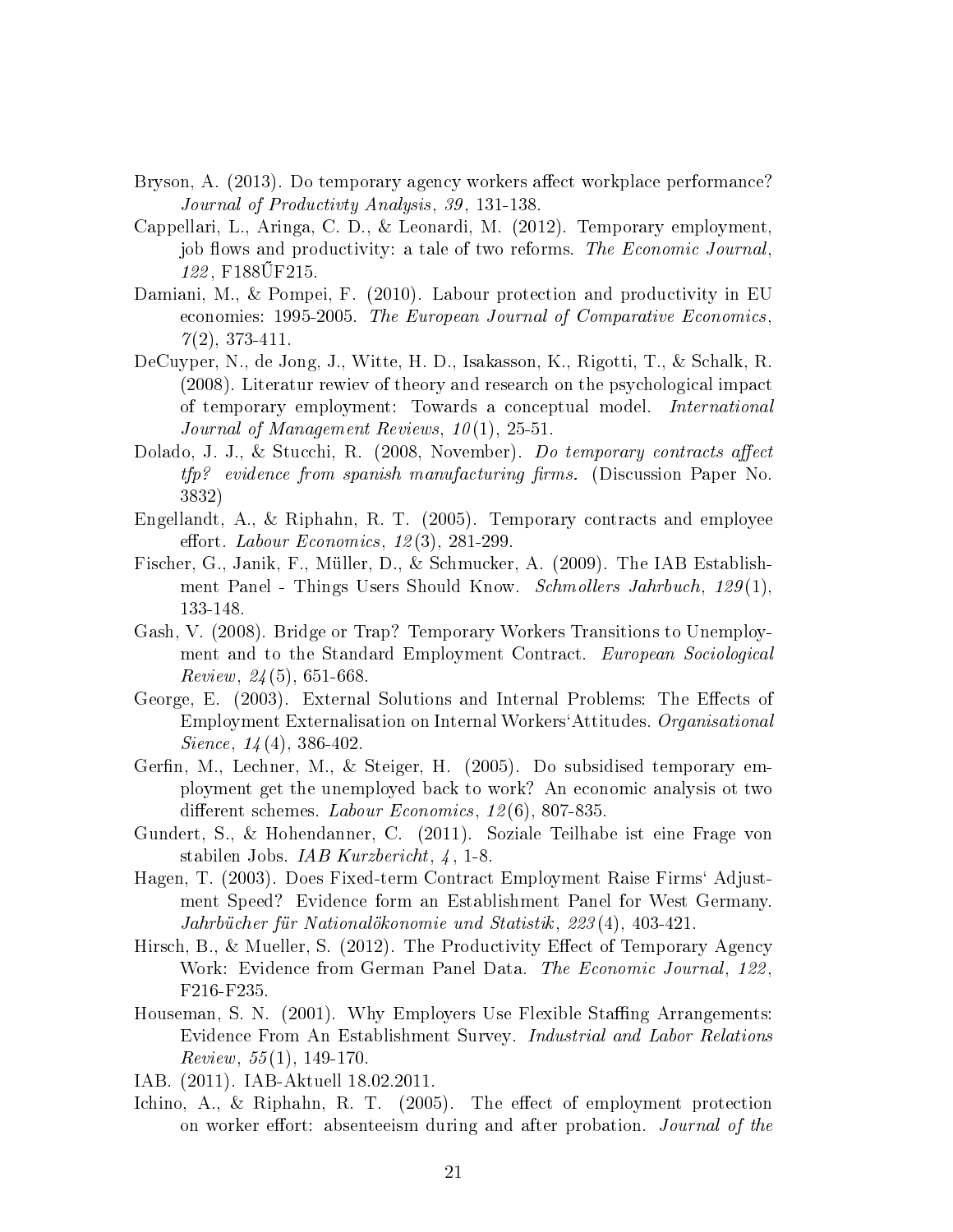European Economic Association,  $3(1)$ ,  $120\overline{0}143$ .

- Jones, M. K., Jones, R. J., Latreille, P. L., & Sloane, P. J. (2009). Training, Job Satisfaction, and Workplace Performance in Britain: Evidence from WERS 2004. Labour, 23(s1), 139-175.
- Kleinknecht, A., Oostendorp, R. M., Pradhan, M. P., & Naastepad, C. (2006). Flexible Labour, Firm performance and the Dutch Job Creation Miracle. International Review of Applied Economics, 20(2), 171-187.
- Lagos, R. (2006). A model of tfp. *The Review of Economic Studies*, 79(4), 983-1007.
- McGinnity, F., Mertens, A., & Gundert, S. (2005). A Bad Start? Fixed-Term Contracts and the Transition form Education to Work in West Germany. European Sociological Review, 21 (4), 359-374.
- Mertens, A., Gash, V., & McGinnity, F. (2007). The Cost of Flexibility at the Margin. Comparing the Wage Penalty for Fixed-term Contracts in Germany and Spain using Quantile Regression. Labour,  $21(4/5)$ , 637-666.
- Mertens, A., & McGinnity, F. (2004). Wages and Wage Growth of Fixed-Term Workers in East and West Germany. Applied Economics Quarterly,  $50(2)$ , 139-163.
- Nielen, S., & Schiersch, A. (in press). Temporary Agency Work and Firm Competitiveness: Evidence from German manufacturing firms. Industrial Relations.
- Nunziata, L., & Staffolani, S. (2007). Short-Term Contracts Regulations and Dynamic Labour Demand: Theory and Evidence. Scottish Journal of Political Economy,  $54(1)$ , 72-104.
- Ortega, B., & Marchante, A. J. (2010). Temporary contracts and labour productivity in spain: a sectoral analysis. Journal of Productivty Analysis, 34 , 199-212.
- Picchio, M. (2008). Temporary Contracts and Transition to Stable Jobs in Italy. Labour,  $22(s1)$ , 147-174.
- Puhani, P. A. (2000). The Heckman Correction for Sample Selection and its Critique. Journal of Economic Surveys,  $14(1)$ , 53-68.
- Roodman, D. (2009a). How to do xtabond2: An introduction to difference and system GMM in Stata. The Stata Journal,  $9(1)$ , 86-136.
- Roodman, D. (2009b). Practitioner`s Corner A Note on the Theme of Too Many Instruments. Oxford Bulletin of Economics and Statistics, 71 (1), 135-158.
- Shire, K. A., Mottweiler, H., Schönauer, A., & Valverde, M. (2009). Temporary Contracts in Coordinated Market Economies: Evidence form front-line Service Workplaces. Industrial and Labor Relations Review, 62 (4), 602-617.
- Städele, D., & Müller, D. (2006). "Codebuch zum IAB-Betriebspanel." FDZ Datenreport.
- Vidal, M., & Tigges, L. M. (2009). Temporary Employment and Strategic Staffing in the Manufacturing Sector. *Industrial Relations*,  $\frac{1}{8}(1)$ , 55-72.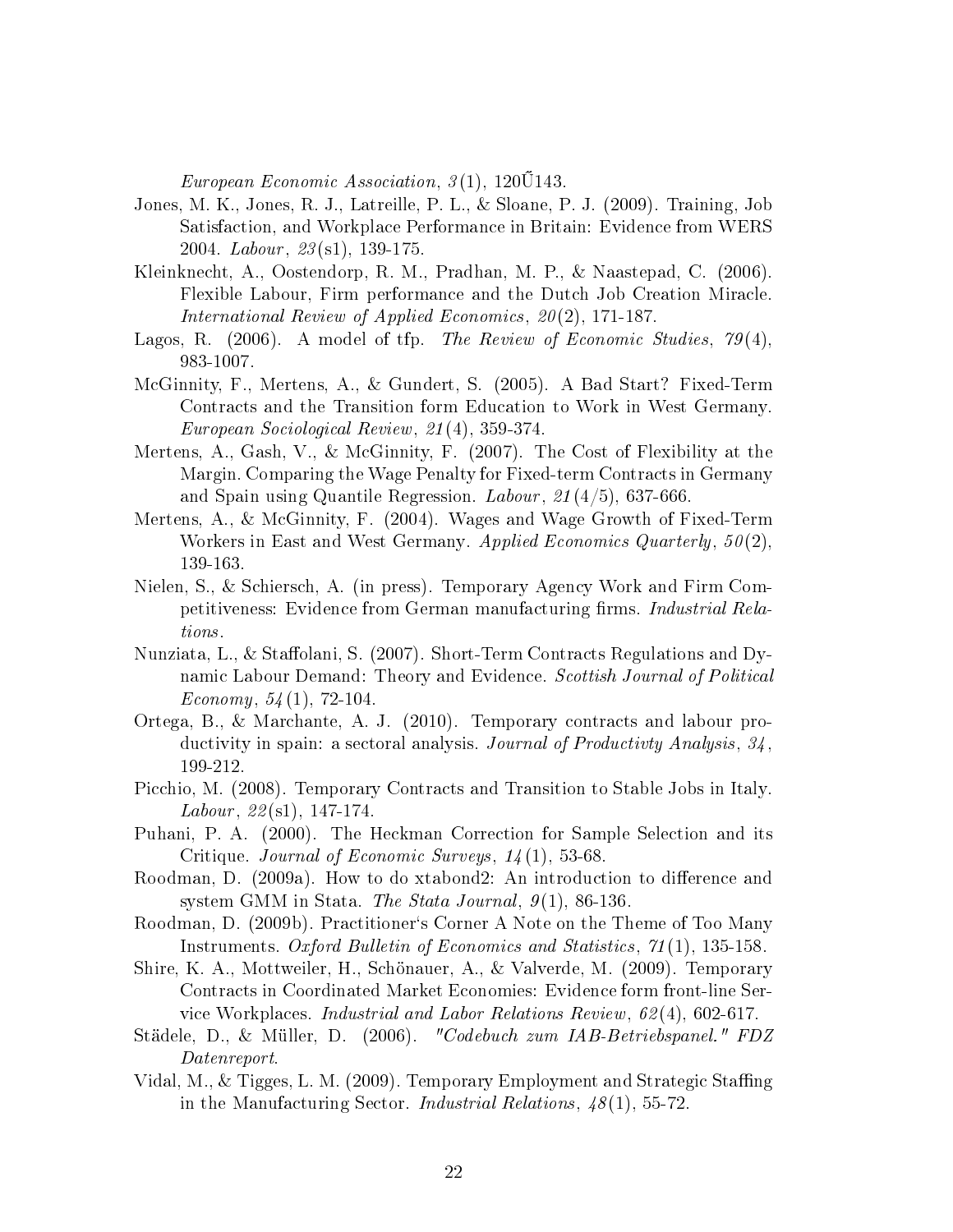- Wang, R., & Weiss, A. (1998). Probation, layoffs, and wage-tenure profiles: A sorting explanation. Labour Economics, 5(3), 359-383.
- Wasmer, E. (2006). General versus Specific Skills in Labor Markets with Search Frictions and Firing Costs. The American Economic Review, 96 (3), 811- 831.
- Zwick, T. (2006). The Impact of Training Intensity on Establishment Productivity. Industrial Relations,  $45(1)$ , 26-46.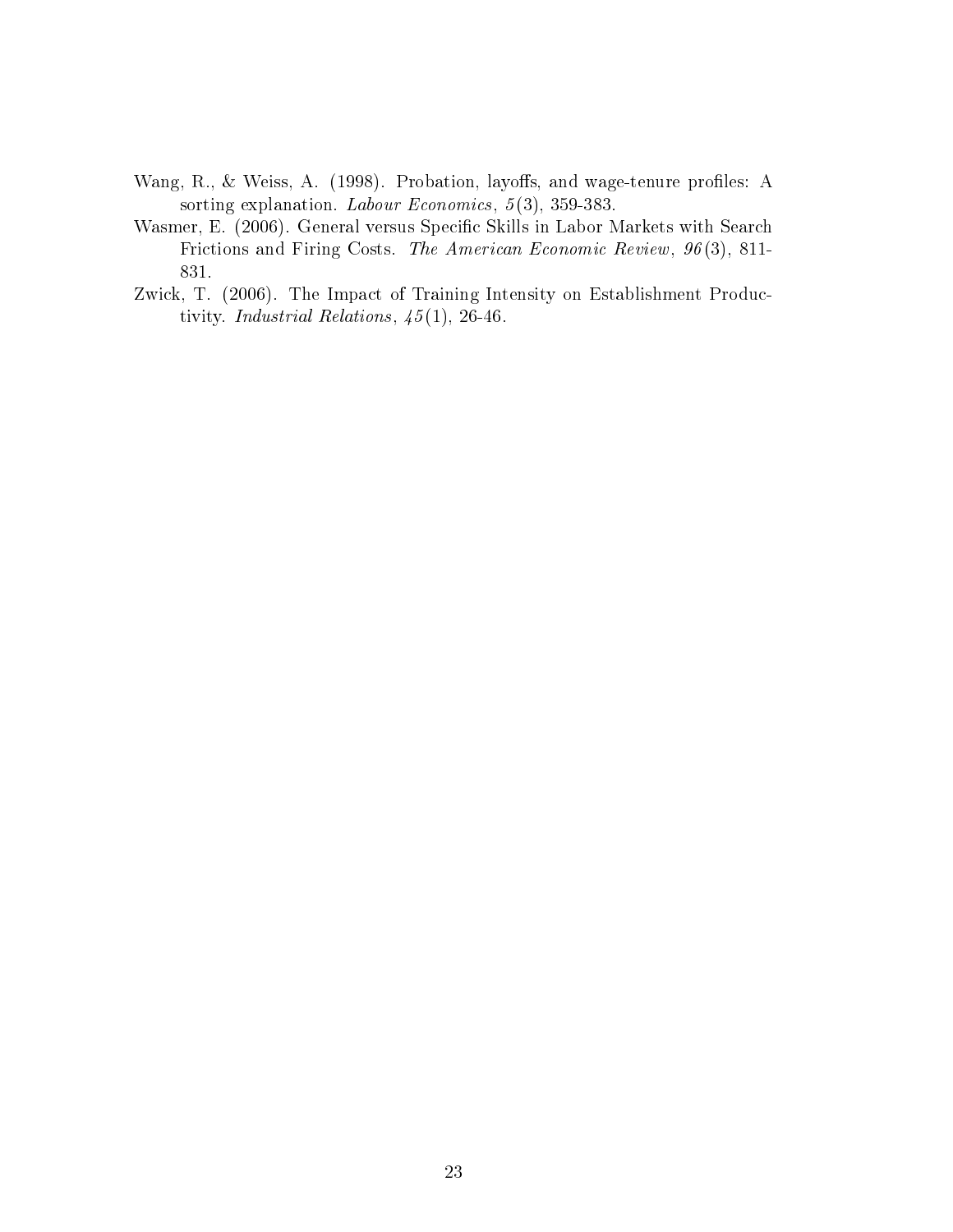| channel        |                                  | low share high share |
|----------------|----------------------------------|----------------------|
| flexibility    |                                  |                      |
| screening      | $\hspace{0.1mm} +\hspace{0.1mm}$ |                      |
| human capital  |                                  |                      |
| overall effect |                                  |                      |
|                |                                  |                      |

 ${\bf Table\ 1:}$  Channels and expected overall effect

 $\overline{a}$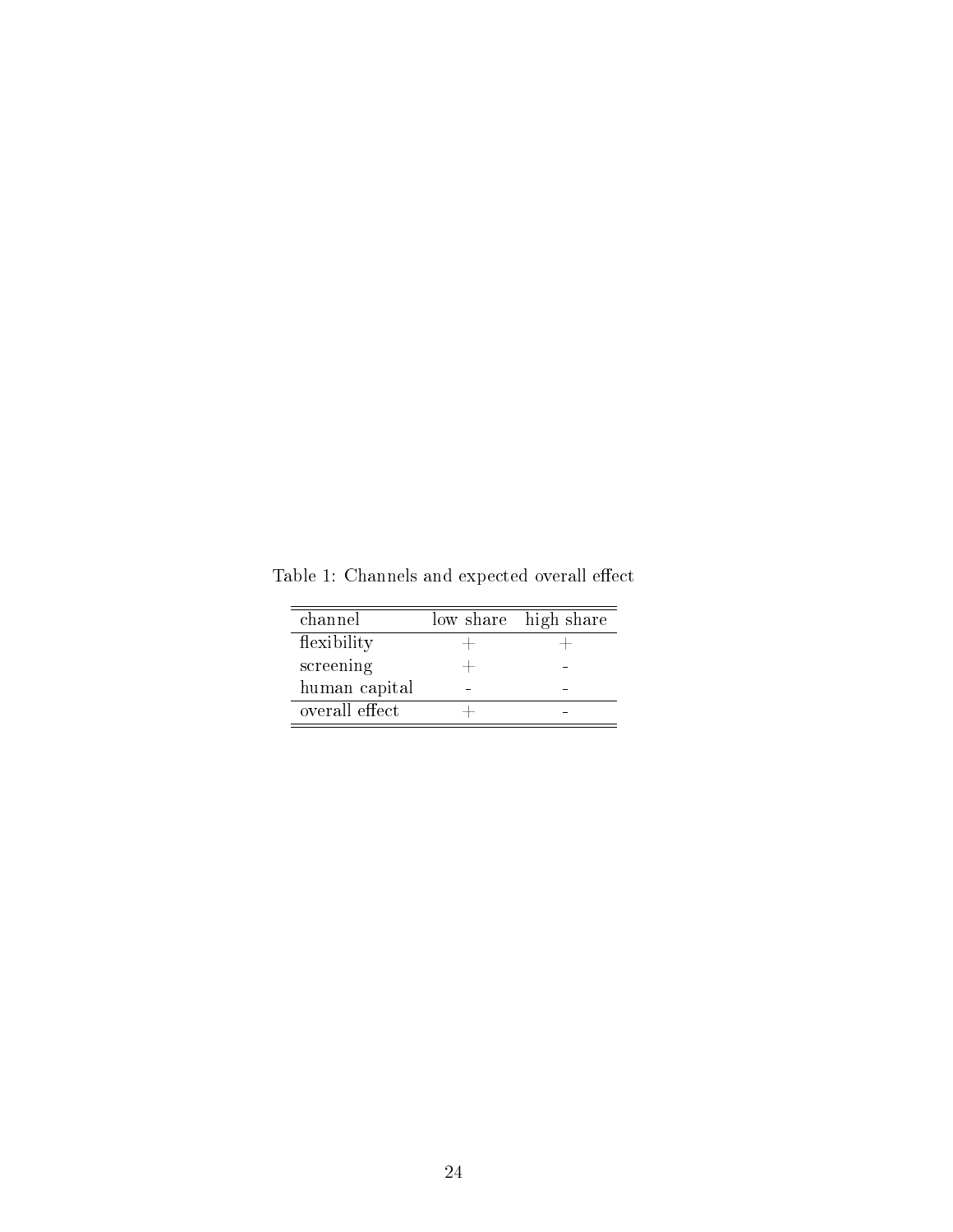| Variable     |                   | Mean      | Std. Dev.  | Min                | Max          |                                | $\overline{\rm N}$ |
|--------------|-------------------|-----------|------------|--------------------|--------------|--------------------------------|--------------------|
| LaborProd    | overall           | 150988.5  | 184445.4   | 76.90006           | 2724388      | $N =$                          | 8787               |
|              | between           |           | 175498.6   | 7563.579           | 2220908      | $n =$                          | 2244               |
|              | within            |           | 44082.6    | $-460682.5$        | 1190880      | $T$ -bar $=$                   | 3.91578            |
|              |                   |           |            |                    |              |                                |                    |
| Share        | overall           | 0.0367837 | 0.0749916  | $\overline{0}$     | 0.9931973    | $N =$                          | 8787               |
|              | between           |           | 0.0608276  | $\mathbf 0$        | 0.6739306    | $n =$                          | 2244               |
|              | within            |           | 0.0471705  | $-0.4767171$       | 0.768491     | $T$ -bar $=$                   | 3.91578            |
| Size         | overall           | 231.2081  | 1261.51    | 5                  | 46140        | $N =$                          | 8787               |
|              | between           |           | 1460.919   | $\overline{5}$     | 45024.67     | $n =$                          | 2244               |
|              | within            |           | 57.47266   | $-1493.792$        | 2099.008     | $T$ -bar $=$                   | 3.91578            |
|              |                   |           |            |                    |              |                                |                    |
| Qualified    | overall           | 0.7055241 | 0.2322374  | $\boldsymbol{0}$   | $\mathbf{1}$ | $N =$                          | 8787               |
|              | between           |           | 0.2117569  | $\boldsymbol{0}$   | $\mathbf{1}$ | $n =$                          | 2244               |
|              | within            |           | 0.1018012  | $-0.0224171$       | 1.399363     | $T-bar =$                      | 3.91578            |
|              |                   |           |            |                    |              |                                |                    |
| Part time    | $over all$        | 0.0992271 | 0.1435632  | $\boldsymbol{0}$   | $\mathbf{1}$ | $N =$                          | 8787               |
|              | between           |           | 0.1306716  | $\mathbf 0$        | 0.9706714    | $n =$                          | 2244               |
|              | within            |           | 0.0646558  | $-0.653587$        | 0.7658938    | $T$ -bar $=$                   | 3.91578            |
| Export       | overall           | 0.1901104 | 0.257645   | $\boldsymbol{0}$   | $\mathbf{1}$ | $N =$                          | 8787               |
|              | between           |           | 0.2495662  | $\overline{0}$     | $\mathbf{1}$ | $n =$                          | 2244               |
|              | within            |           | 0.0686554  | $-0.3598896$       | 0.9101104    | $T$ -bar $=$                   | 3.91578            |
|              |                   |           |            |                    |              |                                |                    |
| Investment   | overall           | 5903.908  | 14799.74   | $\boldsymbol{0}$   | 714285.7     | $N =$                          | 8787               |
|              | between           |           | 12518.02   | $\Omega$           | 410714.3     | $n =$                          | 2244               |
|              | within            |           | 10215.98   | $-297667.5$        | 309475.3     | $T-bar =$                      | 3.91578            |
| Intermediate | $\,$ overall $\,$ | 52.72061  | 19.09313   | $\mathbf{1}$       | 100          | $N =$                          | 8787               |
|              | between           |           | 17.27151   | 3.8                | 100          | $n =$                          | 2244               |
|              |                   |           |            |                    |              |                                |                    |
|              | within            |           | 9.056647   | 5.97061            | 106.0539     | $T$ -bar $=$                   | 3.91578            |
| Mills ratio  | overall           | 1.82969   | 0.278848   | 1.595769           | 4.494524     | $N =$                          | 8787               |
|              | between           |           | 0.2861854  | 1.595813           | 4.48323      | $n =$                          | 2244               |
|              | within            |           | 0.0513003  | 1.184234           | 2.240196     | ${\bf T}\text{-}{\bf bar}$ $=$ | 3.91578            |
|              |                   |           | $OHOH$ $N$ | $\sim$ $\sim$ 11.1 | $\sqrt{2}$   |                                |                    |

Table 2: Descriptive statistics: Continuous variables

Notes: No. of observations: 8787; No. of establishments: 2244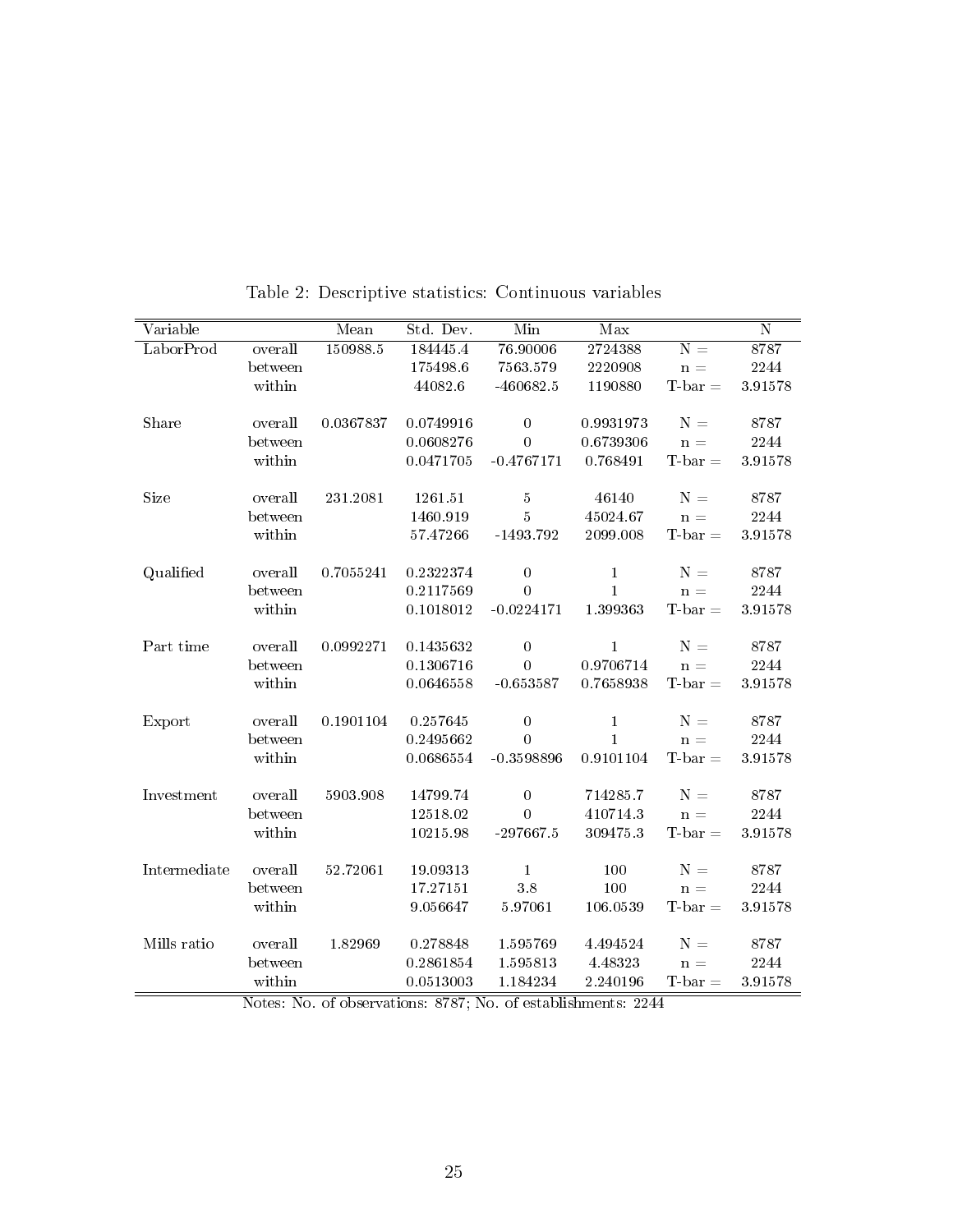Table 3: Descriptive statistics: Dummy variables

| Variable           | Mean      | Std. Dev. | Min      | Max | Ν    |
|--------------------|-----------|-----------|----------|-----|------|
| Agel               | 0.0458632 | 0.2092003 | $\Omega$ | 1   | 8787 |
| Age2               | 0.0888813 | 0.2845885 | $\Omega$ | 1   | 8787 |
| Age3               | 0.1903949 | 0.3926350 | 0        | 1   | 8787 |
| Age4               | 0.1301923 | 0.3365341 | $\Omega$ | 1   | 8787 |
| Age5               | 0.5446683 | 0.4980291 | 0        | 1   | 8787 |
| $\mathrm{Closed}$  | 0.0125185 | 0.1111899 | 0        | 1   | 8787 |
| Outsourced         | 0.0133151 | 0.1146269 | 0        | 1   | 8787 |
| Spin               | 0.0070559 | 0.0837072 | 0        | 1   | 8787 |
| Integrated         | 0.0256060 | 0.1579658 | $\Omega$ | 1   | 8787 |
| Owned1             | 0.2998748 | 0.4582290 | 0        | 1   | 8787 |
| Owned2             | 0.5712985 | 0.4949186 | 0        | 1   | 8787 |
| Owned3             | 0.0995789 | 0.2994548 | 0        | 1   | 8787 |
| Owned4             |           |           |          |     |      |
| Owned5             | 0.0179811 | 0.1328902 | 0        | 1   | 8787 |
| Owned <sub>6</sub> | 0.0091044 | 0.0949868 | 0        | 1   | 8787 |
| West               | 0.50643   | 0.4999871 | 0        | 1   | 8787 |
| Tarif1             | 0.3737339 | 0.4838218 | 0        | 1   | 8787 |
| Tarif2             | 0.0938887 | 0.2916904 | 0        | 1   | 8787 |
| Tarif3             | 0.5323774 | 0.498979  | $\Omega$ | 1   | 8787 |
| WorkConcil         | 0.3996813 | 0.4898607 | $\Omega$ | 1   | 8787 |

Notes: Due to the private policy rules of the IAB, the descriptive statistics of some variables are not publishable due to the small number of cases in the respective subgroups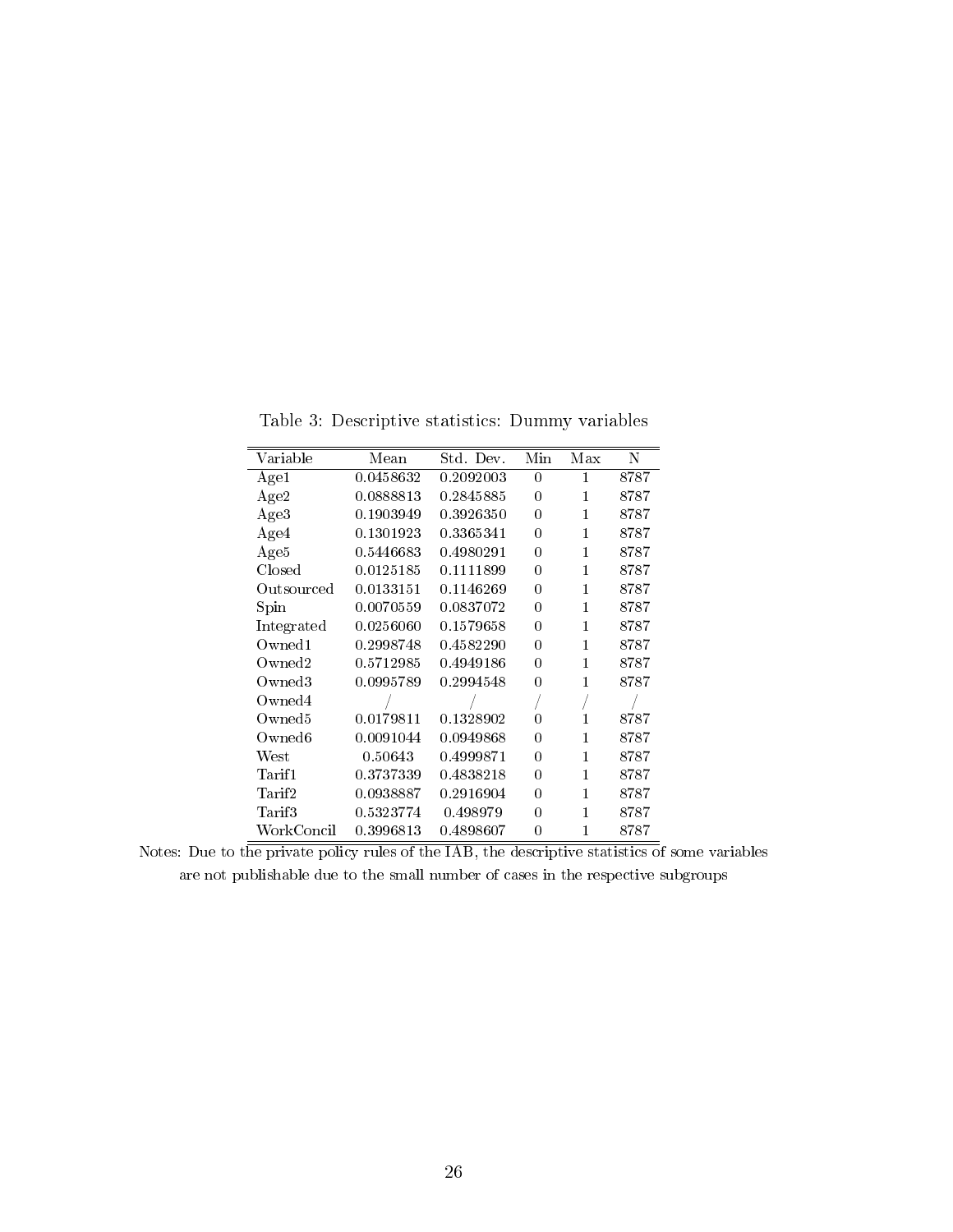| State                         | Ν    | Percent  |
|-------------------------------|------|----------|
| Schleswig-Holstein            | 183  | 2.08     |
| Hamburg                       | 60   | 0.68     |
| Lower Saxony                  | 766  | 8.72     |
| Bremen                        | 198  | $2.25\,$ |
| North Rhine-Westphalia        | 838  | 9.54     |
| Hesse                         | 468  | 5.33     |
| Baden-Württemberg             | 782  | 8.90     |
| Bavaria                       | 600  | 6.83     |
| Saarland                      | 134  | 1.52     |
| Rhineland-Palatinate          | 348  | $3.96\,$ |
| West                          | 4377 | 49.86    |
| Berlin                        | 284  | 3.23     |
| <b>Brandenburg</b>            | 593  | 6.75     |
| Mecklenburg-Western Pomerania | 389  | 4.43     |
| Saxony                        | 1210 | 13.77    |
| Saxony-Anhalt                 | 773  | 8.80     |
| Thuringia                     | 1161 | 13.21    |
| $\rm East$                    | 4126 | 46.91    |
| Total                         | 8787 | 100      |

Table 4: Descriptive statistics: Federal states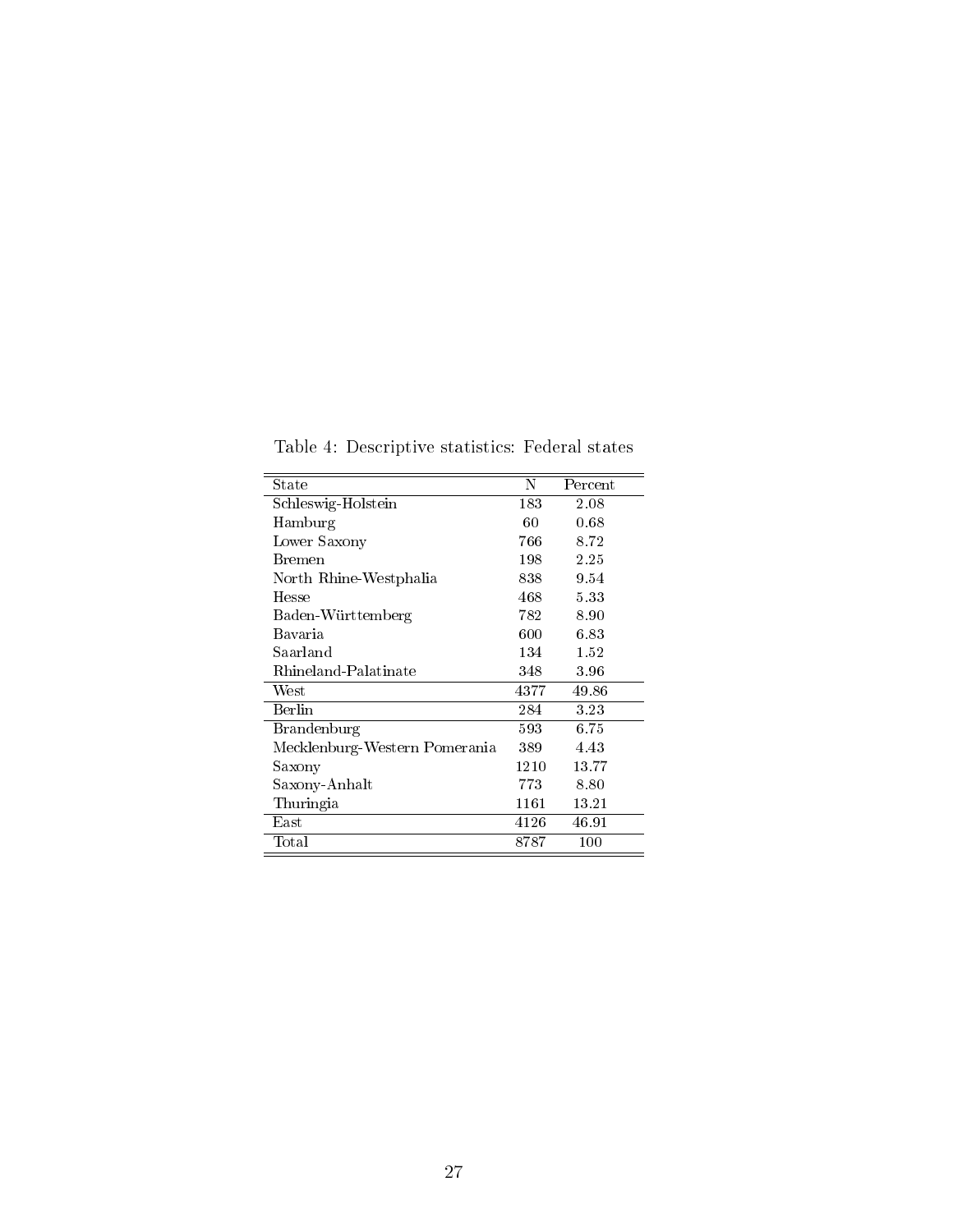|                                     |                |      |                                                                                                                                                                                                                                                                  |                                                                                                                                                                                                                                                                                             |                                                                                                                                                                                                                                                                                             |                 | only firms using f |                                                                                                                                                                                                                                                                   |                                                                                                                                                                                                                                                                                                             |                                                                                                                                                                                                                                                                                             |
|-------------------------------------|----------------|------|------------------------------------------------------------------------------------------------------------------------------------------------------------------------------------------------------------------------------------------------------------------|---------------------------------------------------------------------------------------------------------------------------------------------------------------------------------------------------------------------------------------------------------------------------------------------|---------------------------------------------------------------------------------------------------------------------------------------------------------------------------------------------------------------------------------------------------------------------------------------------|-----------------|--------------------|-------------------------------------------------------------------------------------------------------------------------------------------------------------------------------------------------------------------------------------------------------------------|-------------------------------------------------------------------------------------------------------------------------------------------------------------------------------------------------------------------------------------------------------------------------------------------------------------|---------------------------------------------------------------------------------------------------------------------------------------------------------------------------------------------------------------------------------------------------------------------------------------------|
| Industry                            | $\frac{1}{20}$ | Mean | all firms<br>td. Dev.                                                                                                                                                                                                                                            | Min                                                                                                                                                                                                                                                                                         | $\frac{\text{Max}}{\text{Max}}$                                                                                                                                                                                                                                                             | O <sub>bs</sub> | Mean               | td. Dev                                                                                                                                                                                                                                                           |                                                                                                                                                                                                                                                                                                             | $\frac{\text{Max}}{\text{Max}}$                                                                                                                                                                                                                                                             |
| food/luxury                         |                |      |                                                                                                                                                                                                                                                                  |                                                                                                                                                                                                                                                                                             | 0.9500                                                                                                                                                                                                                                                                                      | 138             |                    |                                                                                                                                                                                                                                                                   |                                                                                                                                                                                                                                                                                                             | 0.9500                                                                                                                                                                                                                                                                                      |
| textiles/clothing                   |                |      |                                                                                                                                                                                                                                                                  |                                                                                                                                                                                                                                                                                             |                                                                                                                                                                                                                                                                                             |                 |                    |                                                                                                                                                                                                                                                                   |                                                                                                                                                                                                                                                                                                             |                                                                                                                                                                                                                                                                                             |
| paper/printing/                     |                |      |                                                                                                                                                                                                                                                                  |                                                                                                                                                                                                                                                                                             |                                                                                                                                                                                                                                                                                             |                 |                    |                                                                                                                                                                                                                                                                   |                                                                                                                                                                                                                                                                                                             |                                                                                                                                                                                                                                                                                             |
| wood sector                         |                |      |                                                                                                                                                                                                                                                                  |                                                                                                                                                                                                                                                                                             |                                                                                                                                                                                                                                                                                             |                 |                    |                                                                                                                                                                                                                                                                   |                                                                                                                                                                                                                                                                                                             |                                                                                                                                                                                                                                                                                             |
| chemical/bham acettical sector      |                |      |                                                                                                                                                                                                                                                                  |                                                                                                                                                                                                                                                                                             |                                                                                                                                                                                                                                                                                             |                 |                    |                                                                                                                                                                                                                                                                   |                                                                                                                                                                                                                                                                                                             |                                                                                                                                                                                                                                                                                             |
| plastics industry                   |                |      |                                                                                                                                                                                                                                                                  |                                                                                                                                                                                                                                                                                             |                                                                                                                                                                                                                                                                                             | 312             |                    |                                                                                                                                                                                                                                                                   |                                                                                                                                                                                                                                                                                                             |                                                                                                                                                                                                                                                                                             |
| glass/stones/ore extraction         |                |      |                                                                                                                                                                                                                                                                  |                                                                                                                                                                                                                                                                                             |                                                                                                                                                                                                                                                                                             | 33859           |                    |                                                                                                                                                                                                                                                                   |                                                                                                                                                                                                                                                                                                             |                                                                                                                                                                                                                                                                                             |
| manufacture of basic metals         |                |      |                                                                                                                                                                                                                                                                  |                                                                                                                                                                                                                                                                                             |                                                                                                                                                                                                                                                                                             |                 |                    |                                                                                                                                                                                                                                                                   |                                                                                                                                                                                                                                                                                                             |                                                                                                                                                                                                                                                                                             |
| recycling                           |                |      |                                                                                                                                                                                                                                                                  |                                                                                                                                                                                                                                                                                             |                                                                                                                                                                                                                                                                                             |                 |                    |                                                                                                                                                                                                                                                                   |                                                                                                                                                                                                                                                                                                             |                                                                                                                                                                                                                                                                                             |
| manufacture of fabricated metal     |                |      |                                                                                                                                                                                                                                                                  |                                                                                                                                                                                                                                                                                             |                                                                                                                                                                                                                                                                                             |                 |                    |                                                                                                                                                                                                                                                                   |                                                                                                                                                                                                                                                                                                             |                                                                                                                                                                                                                                                                                             |
| machinery and equipment             |                |      |                                                                                                                                                                                                                                                                  |                                                                                                                                                                                                                                                                                             |                                                                                                                                                                                                                                                                                             |                 |                    |                                                                                                                                                                                                                                                                   |                                                                                                                                                                                                                                                                                                             |                                                                                                                                                                                                                                                                                             |
| motor vehicles, trailers and semitr | 366            |      |                                                                                                                                                                                                                                                                  |                                                                                                                                                                                                                                                                                             |                                                                                                                                                                                                                                                                                             | 33<br>245       |                    |                                                                                                                                                                                                                                                                   |                                                                                                                                                                                                                                                                                                             |                                                                                                                                                                                                                                                                                             |
| other vehicle production            | 147            |      |                                                                                                                                                                                                                                                                  |                                                                                                                                                                                                                                                                                             |                                                                                                                                                                                                                                                                                             | 82              |                    |                                                                                                                                                                                                                                                                   |                                                                                                                                                                                                                                                                                                             |                                                                                                                                                                                                                                                                                             |
| manufacture of electrical equipment |                |      | $\begin{array}{r} 0.0999\\ 0.0674\\ 0.06771\\ 0.06771\\ 0.0771\\ 0.0771\\ 0.0771\\ 0.0000\\ 0.0835\\ 0.0865\\ 0.0826\\ 0.0328\\ 0.0328\\ 0.0303\\ 0.0303\\ 0.0303\\ 0.0392\\ 0.0392\\ 0.1213\\ 0.0302\\ 0.01392\\ 0.01392\\ 0.01392\\ 0.01392\\ 0.01392\\ 0.013$ | $\begin{array}{l} 0.0000 \\ 0.0000 \\ 0.0000 \\ 0.0000 \\ 0.0000 \\ 0.0000 \\ 0.0000 \\ 0.0000 \\ 0.0000 \\ 0.0000 \\ 0.0000 \\ 0.0000 \\ 0.0000 \\ 0.0000 \\ 0.0000 \\ 0.0000 \\ 0.0000 \\ 0.0000 \\ 0.0000 \\ 0.0000 \\ 0.0000 \\ 0.0000 \\ 0.0000 \\ 0.0000 \\ 0.0000 \\ 0.0000 \\ 0.00$ | $\begin{array}{l} 1.4348 \\ 1.8451 \\ 0.6000 \\ 0.6000 \\ 0.6000 \\ 0.6000 \\ 0.6000 \\ 0.6000 \\ 0.6000 \\ 0.6000 \\ 0.6000 \\ 0.6000 \\ 0.6000 \\ 0.6000 \\ 0.6000 \\ 0.6000 \\ 0.6000 \\ 0.6000 \\ 0.6000 \\ 0.6000 \\ 0.6000 \\ 0.6000 \\ 0.6000 \\ 0.6000 \\ 0.6000 \\ 0.6000 \\ 0.60$ |                 |                    | $\begin{array}{r} 0.1285\\ 0.0821\\ 0.0901\\ 0.1185\\ 0.0793\\ 0.0805\\ 0.0092\\ 0.0000\\ 0.0000\\ 0.0000\\ 0.0000\\ 0.0000\\ 0.0000\\ 0.0000\\ 0.0000\\ 0.0000\\ 0.0000\\ 0.0000\\ 0.0000\\ 0.0000\\ 0.0000\\ 0.0000\\ 0.0000\\ 0.0000\\ 0.0000\\ 0.0000\\ 0.00$ | $\begin{array}{r} \underline{\text{Min}} \\ 1.0034 \\ 1.0034 \\ 0.0034 \\ 0.0002 \\ 0.0003 \\ 0.0003 \\ 0.0001 \\ 0.0000 \\ 0.0000 \\ 0.0000 \\ 0.0000 \\ 0.0000 \\ 0.0000 \\ 0.0000 \\ 0.0000 \\ 0.0003 \\ 0.0003 \\ 0.0003 \\ 0.0003 \\ 0.0003 \\ 0.0003 \\ 0.0003 \\ 0.0003 \\ 0.0003 \\ 0.0003 \\ 0.00$ | $\begin{array}{l} 0.4348 \\ 0.8451 \\ 0.8600 \\ 0.6000 \\ 0.6000 \\ 0.6000 \\ 0.6000 \\ 0.6000 \\ 0.6000 \\ 0.6000 \\ 0.6000 \\ 0.6000 \\ 0.6000 \\ 0.6000 \\ 0.6000 \\ 0.6000 \\ 0.6000 \\ 0.6000 \\ 0.6000 \\ 0.6000 \\ 0.6000 \\ 0.6000 \\ 0.6000 \\ 0.6000 \\ 0.6000 \\ 0.6000 \\ 0.60$ |
| precision and optical equipment     | 588<br>588     |      |                                                                                                                                                                                                                                                                  |                                                                                                                                                                                                                                                                                             |                                                                                                                                                                                                                                                                                             | 303<br>191      |                    |                                                                                                                                                                                                                                                                   |                                                                                                                                                                                                                                                                                                             |                                                                                                                                                                                                                                                                                             |
| furniture, jewelry/toys             |                |      |                                                                                                                                                                                                                                                                  |                                                                                                                                                                                                                                                                                             | 0.9524                                                                                                                                                                                                                                                                                      | $\Xi$           |                    |                                                                                                                                                                                                                                                                   |                                                                                                                                                                                                                                                                                                             | 1.9524                                                                                                                                                                                                                                                                                      |

| Descriptive statistics: Share per industry<br>Table 5: L |  |
|----------------------------------------------------------|--|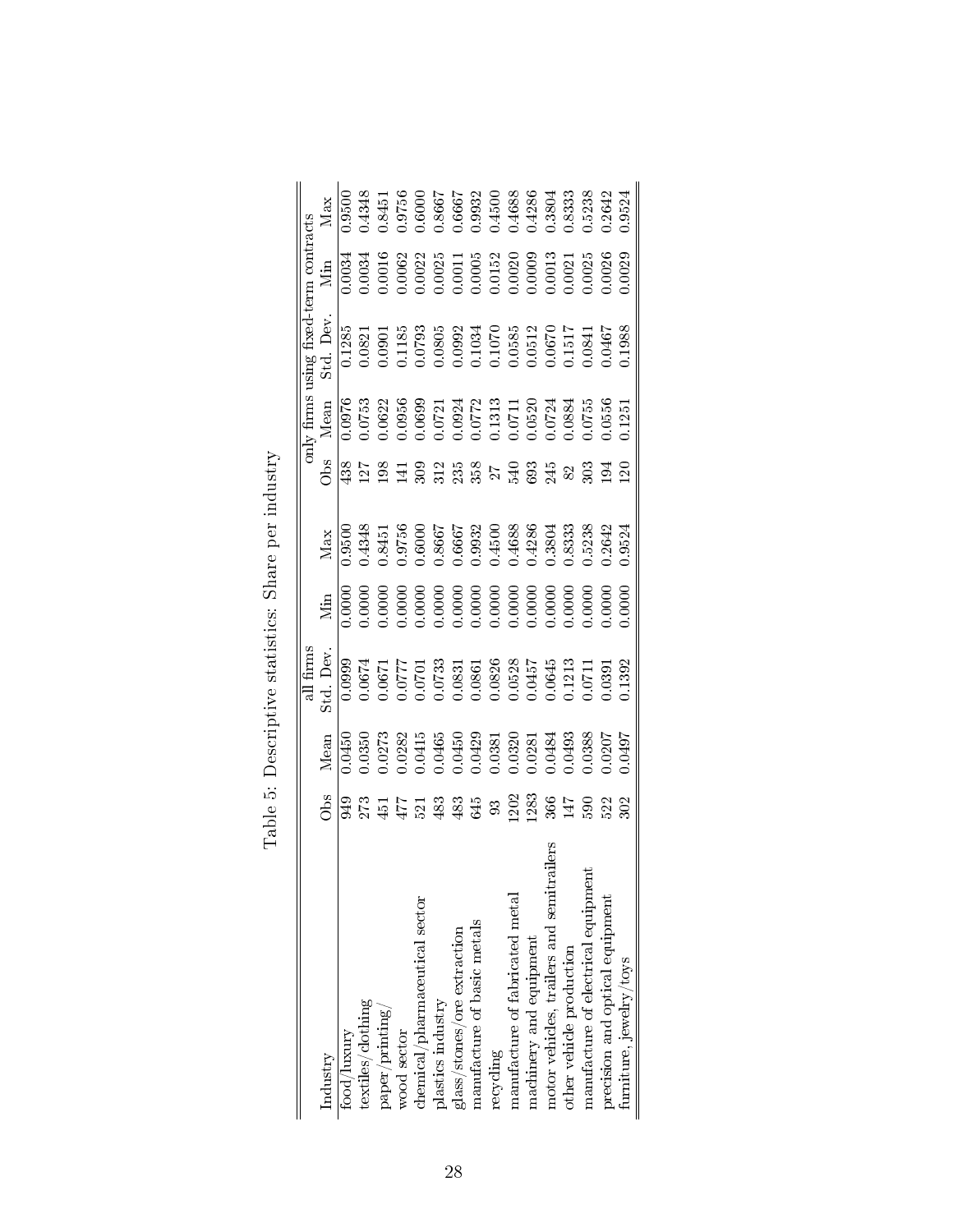| Variable                     | 1            | $\overline{2}$ | $\overline{3}$ | 4            | $\overline{5}$ |
|------------------------------|--------------|----------------|----------------|--------------|----------------|
| L1 LaborProd                 |              |                |                | $0.4179***$  | $0.4236***$    |
|                              |              |                |                | (0.0782)     | (0.0779)       |
| Share                        |              | 0.1033         | 0.2010         | $-0.0045$    | $-0.0063$      |
|                              |              | (0.1958)       | (0.1293)       | (0.1480)     | (0.2634)       |
| Share2                       |              | $-1.4321$      | $-1.2969*$     | $-0.9245$    | $-1.3010$      |
|                              |              | (1.1576)       | (0.7177)       | (0.7394)     | (1.2686)       |
| Size                         | $0.6263***$  | $0.0603***$    | $-0.3430***$   | $0.0382***$  | $0.0380***$    |
|                              | (0.0212)     | (0.0072)       | (0.0443)       | (0.0107)     | (0.0108)       |
| Intermediate                 | $0.1074***$  | $0.4171***$    | $0.0363***$    | $0.2130***$  | $0.2115***$    |
|                              | (0.0404)     | (0.0171)       | (0.0136)       | (0.0274)     | (0.0273)       |
| Qualified                    | $-0.3991***$ | $0.5342***$    | 0.0440         | $0.2969***$  | $0.2943***$    |
|                              | (0.1224)     | (0.0517)       | (0.0382)       | (0.0602)     | (0.0603)       |
| Part time                    | 0.0533       | $-1.5038***$   | $-0.1316$      | $-0.7436***$ | $-0.7373***$   |
|                              | (0.1677)     | (0.0706)       | (0.0582)       | (0.1206)     | (0.1204)       |
| Export                       | $0.3446***$  | $0.4401***$    | $0.2845***$    | $0.3163***$  | $0.3145***$    |
|                              | (0.1032)     | (0.0433)       | (0.0647)       | (0.0613)     | (0.0610)       |
| Investment                   | $0.0192***$  | $0.0222***$    | $0.0042***$    | $0.0071***$  | $0.0070***$    |
|                              | (0.0048)     | (0.0020)       | (0.0012)       | (0.0019)     | (0.0019)       |
| company agreement            | $-0.1580***$ |                |                |              |                |
|                              | (0.0594)     |                |                |              |                |
| no agreement                 | $-0.0570$    |                |                |              |                |
|                              | (0.0397)     |                |                |              |                |
| Mills                        |              | 0.0363         | $0.4000$ ***   | 0.0269       | 0.0262         |
|                              |              | (0.0223)       | (0.0934)       | (0.0272)     | (0.0272)       |
| Age Dummies                  | Yes          | Yes            | Yes            | Yes          | Yes            |
| <b>Industry Dummies</b>      | Yes          | Yes            | Yes            | Yes          | Yes            |
| <b>Restructuring Dummies</b> |              | Yes            | Yes            | Yes          | Yes            |
| <b>Federal State Dummies</b> | Yes          | Yes            | Yes            | Yes          | Yes            |
| Year Dummies                 | Yes          | Yes            | Yes            | Yes          | Yes            |
| Ownership Dummies            | Yes          | Yes            | Yes            | Yes          | Yes            |
| Work Council                 | Yes          | Yes            | Yes            | Yes          | Yes            |
| Constant                     | $-2.7274***$ | 8.9692***      | 11.9967***     | $5.3211***$  | 5.2701***      |
|                              | (0.2347)     | (0.1005)       | (0.3339)       | (0.7503)     | (0.7469)       |
| No. of observations          | 8787         | 8787           | 8787           | 6182         | 6182           |
| No. ID                       |              |                | 2244           | 2121         | 2121           |
| (Pseudo) R-squared           | 0.3203       | 0.5102         | 0.1272         |              |                |
| Wald chi2                    | 2503.92***   |                |                | 7625.51***   | 7764.43***     |
| No. of instruments           |              |                |                | 61           | 69             |
| Hansen test p-value          |              |                |                | 0.439        | 0.205          |
| $AR(2)$ test p-value         |              |                |                | 0.940        | 0.924          |

Table 6: Estimation results with controlling for the selection into fixed-term employment via inverse Mills ratio

Notes: Robust standard errors in parentheses. \*\*\*  $p<0.01$ , \*\*  $p<0.05$ , \*  $p<0.1$ .

Columns: (1): Probit; (2): OLS; (3): FE; (4): SysGMM exogen; (5): SysGMM predetermined.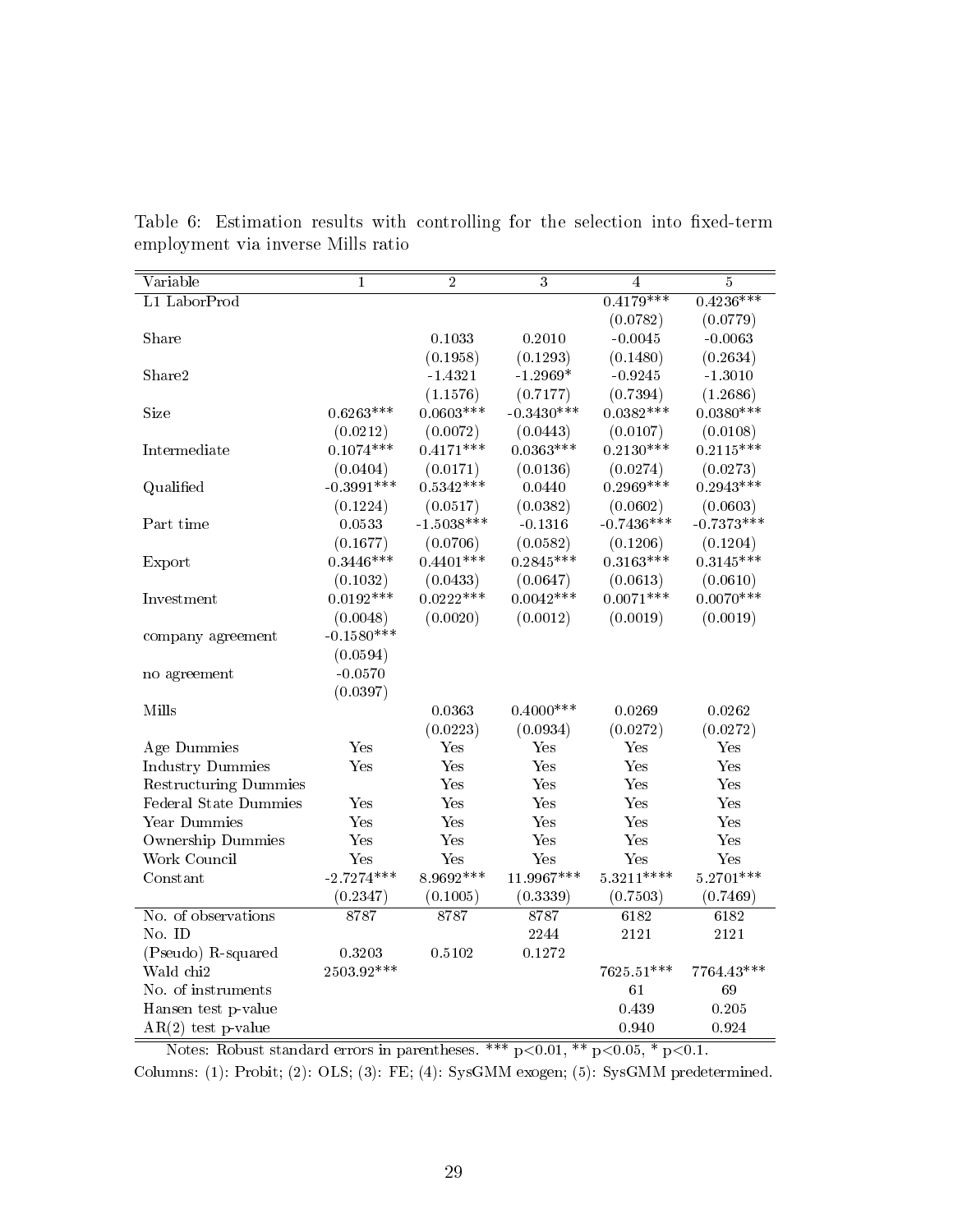| Variable                     | 1            | $\overline{2}$ | 3            | 4                 |
|------------------------------|--------------|----------------|--------------|-------------------|
| L1 LaborProd                 |              |                | $0.4195***$  | $0.4215***$       |
|                              |              |                | (0.0779)     | (0.0779)          |
| Share                        | $-0.1301$    | $-0.0108$      | $-0.1543**$  | $-0.2342$         |
|                              | (0.1171)     | (0.0741)       | (0.0779)     | (0.1652)          |
| Size                         | $0.0612***$  | $-0.3398***$   | $0.0387***$  | $0.0394***$       |
|                              | (0.0073)     | (0.0442)       | (0.0107)     | (0.0110)          |
| Intermediate                 | $0.4173***$  | $0.0370***$    | $0.2126***$  | $0.2122***$       |
|                              | (0.0171)     | (0.0137)       | (0.0274)     | (0.0273)          |
| Qualified                    | $0.5339***$  | 0.0448         | $0.2943***$  | $0.2922***$       |
|                              | (0.0517)     | (0.0381)       | (0.0599)     | (0.0601)          |
| Part time                    | $-1.5077***$ | $-0.1336**$    | $-0.7418***$ | $-0.7390***$      |
|                              | (0.0707)     | (0.0579)       | (0.1202)     | (0.1202)          |
| Export                       | $0.4405***$  | $0.2834***$    | $0.3160***$  | $0.3161***$       |
|                              | (0.0433)     | (0.0647)       | (0.0612)     | (0.0611)          |
| Investment                   | $0.0223***$  | $0.0043***$    | $0.0071***$  | $0.0071***$       |
|                              | (0.0020)     | (0.0012)       | (0.0019)     | (0.0019)          |
| Mills                        | 0.0354       | $0.4066***$    | 0.0260       | 0.0248            |
|                              | (0.0223)     | (0.0936)       | (0.0272)     | (0.0273)          |
| Age Dummies                  | Yes          | Yes            | Yes          | Yes               |
| <b>Industry Dummies</b>      | Yes          | Yes            | Yes          | Yes               |
| <b>Restructuring Dummies</b> | Yes          | Yes            | Yes          | Yes               |
| <b>Federal State Dummies</b> | Yes          | Yes            | Yes          | Yes               |
| Year Dummies                 | Yes          | Yes            | Yes          | Yes               |
| Ownership Dummies            | Yes          | Yes            | Yes          | Yes               |
| Work Council                 | Yes          | Yes            | Yes          | Yes               |
| Constant                     | 8.9674***    | 11.9632 ***    | $5.3049***$  | 5.2889 ***        |
|                              | (0.1004)     | (0.3343)       | (0.7474)     | (0.7472)          |
| No. of observations          | 8787         | 8787           | 6182         | $\overline{6182}$ |
| No. ID                       |              | 2244           | 2121         | 2121              |
| R-squared                    | 0.5101       | 0.1263         |              |                   |
| Wald chi2                    |              |                | 7650.26***   | 7694.62***        |
| No. of instruments           |              |                | 60           | 64                |
| Hansen test p-value          |              |                | 0.438        | 0.362             |
| $AR(2)$ test p-value         |              |                | 0.941        | 0.934             |

Table 7: Estimation results with controlling for the selection into fixed-term employment via inverse Mills ratio

Notes: Robust standard errors in parentheses. \*\*\*  $p<0.01$ , \*\*  $p<0.05$ , \*  $p<0.1$ . Columns: (1): OLS; (2): FE; (3): SysGMM exogen; (4): SysGMM predet.